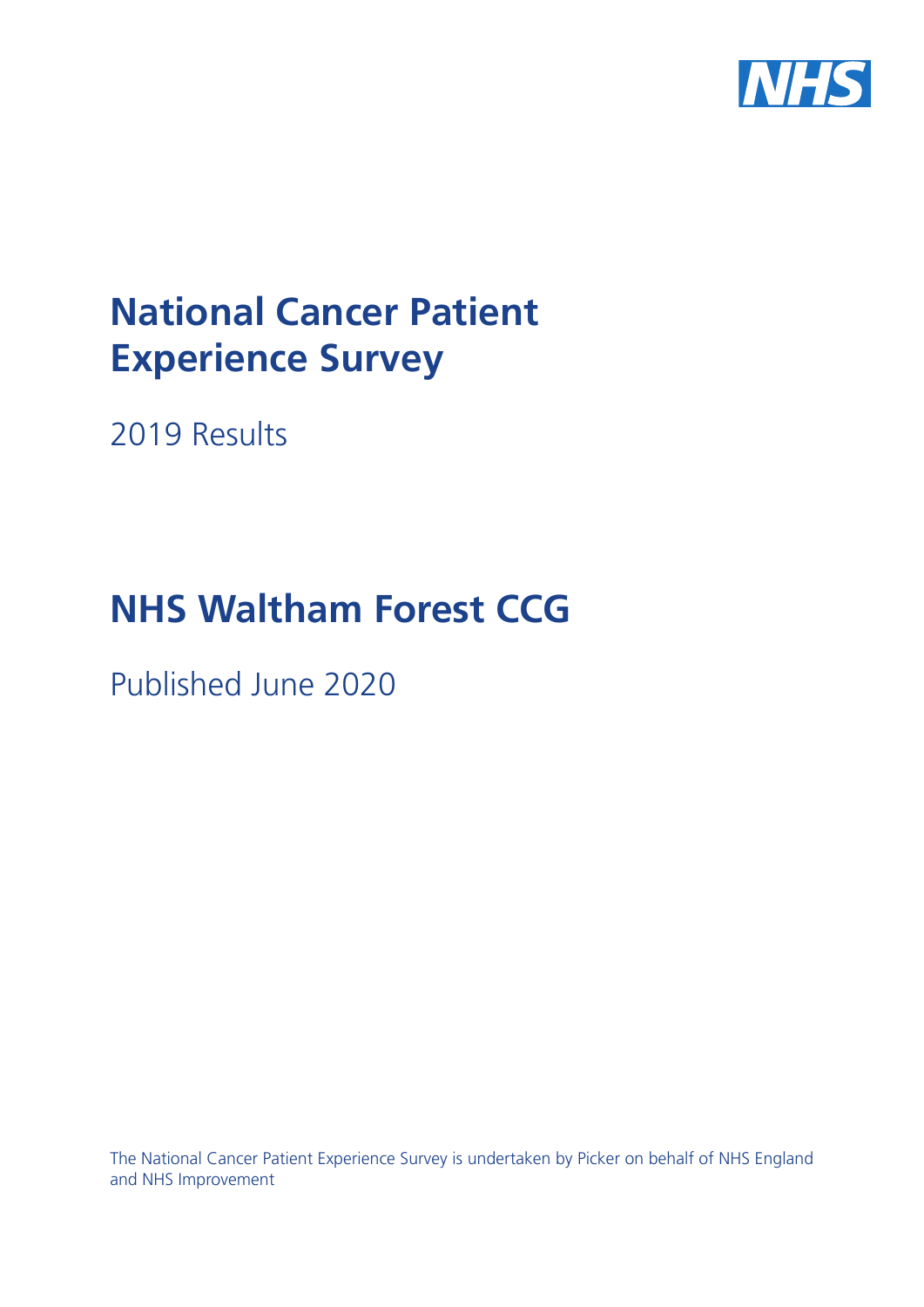# **Executive Summary** Case Mix Adjusted scores

#### **Cancer Dashboard Questions**

The following seven questions are included in phase 1 of the Cancer Dashboard developed by Public Health England and NHS England:

Q61. Patient's average rating of care scored from very poor to very good

| $\mathbf{0}$ | $\overline{2}$                                                | 3 | $\overline{4}$ | 5 | 6 | 7 | 8   | 9 | 10                                                                                            |
|--------------|---------------------------------------------------------------|---|----------------|---|---|---|-----|---|-----------------------------------------------------------------------------------------------|
|              |                                                               |   |                |   |   |   | 8.6 |   |                                                                                               |
| 76%          |                                                               |   |                |   |   |   |     |   | Q18. Patient definitely involved as much as they wanted in decisions about care and treatment |
|              |                                                               |   |                |   |   |   |     |   | Q19. Patient given the name of a CNS who would support them through their treatment           |
|              | Q20. Patient found it very or quite easy to contact their CNS |   |                |   |   |   |     |   |                                                                                               |
|              |                                                               |   |                |   |   |   |     |   | Q39. Patient always felt they were treated with respect and dignity while in hospital         |
|              | leaving hospital                                              |   |                |   |   |   |     |   | Q41. Hospital staff told patient who to contact if worried about condition or treatment after |
| 51%          | treatment                                                     |   |                |   |   |   |     |   | Q55. General practice staff definitely did everything they could to support patient during    |

### **Questions Outside Expected Range**

|                                                                                                               |            | Case Mix Adjusted Scores   |                            |                   |
|---------------------------------------------------------------------------------------------------------------|------------|----------------------------|----------------------------|-------------------|
|                                                                                                               | 2019 Score | Lower<br>Expected<br>Range | Upper<br>Expected<br>Range | National<br>Score |
| Q2. Patient thought they were seen as soon as necessary                                                       | 78%        | 78%                        | 90%                        | 84%               |
| Q13. Patient given easy to understand written information about the type of cancer they<br>had                | 66%        | 68%                        | 81%                        | 74%               |
| Q14. Patient felt that treatment options were completely explained                                            | 74%        | 78%                        | 89%                        | 83%               |
| Q35. All hospital staff asked patient what name they prefer to be called by                                   | 49%        | 60%                        | 82%                        | 71%               |
| Q56. Different people treating and caring for patient always work well together to give best<br>possible care | 61%        | 66%                        | 80%                        | 73%               |
| Q59. Patient felt length of time for attending clinics and appointments for cancer was about<br>right         | 57%        | 61%                        | 78%                        | 69%               |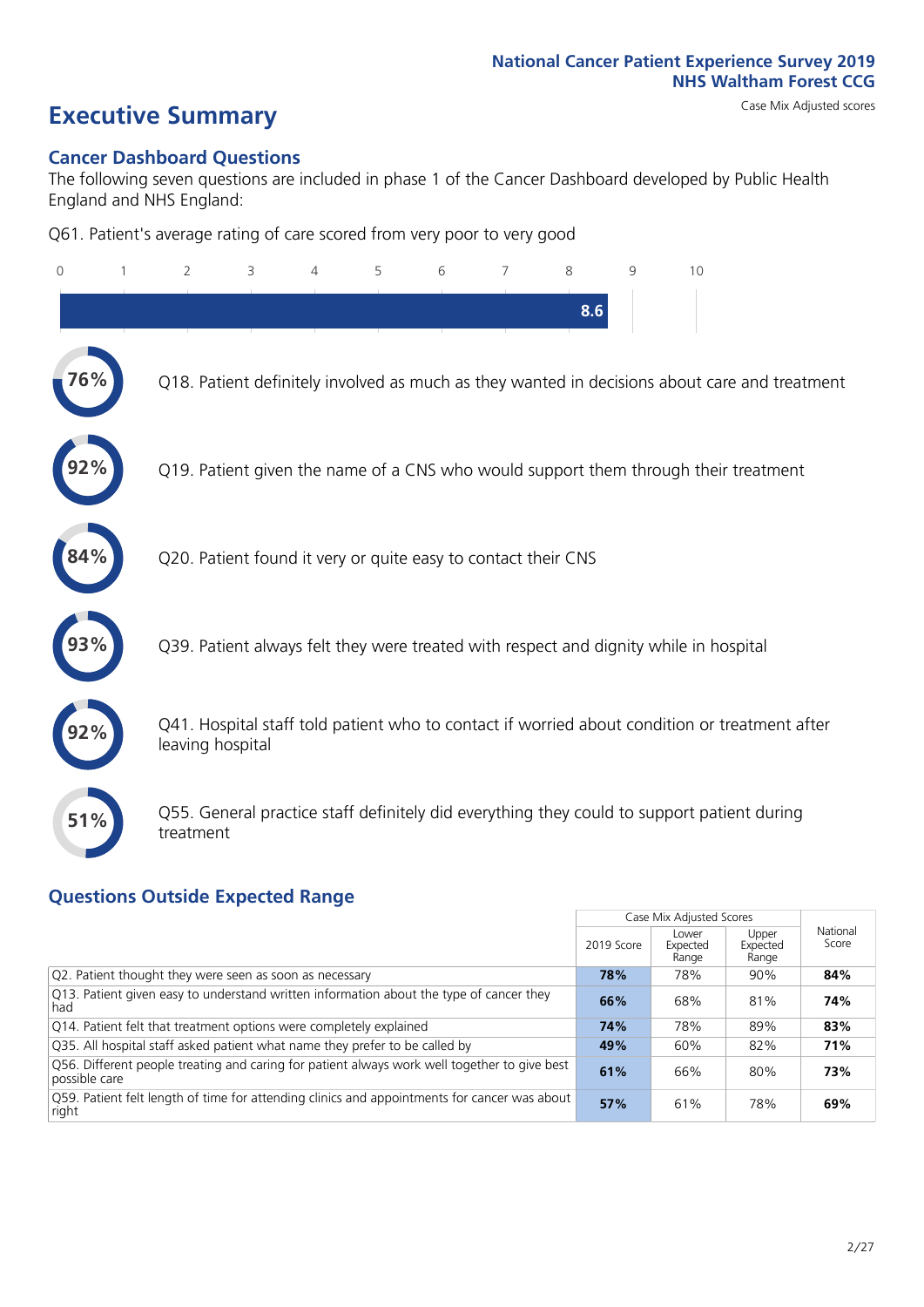## **Introduction**

The National Cancer Patient Experience Survey 2019 is the ninth iteration of the survey first undertaken in 2010. It has been designed to monitor national progress on cancer care; to provide information to drive local quality improvements; to assist commissioners and providers of cancer care; and to inform the work of the various charities and stakeholder groups supporting cancer patients.

The survey was overseen by a national Cancer Patient Experience Advisory Group. This Advisory Group set the principles and objectives of the survey programme and guided questionnaire development. The survey was commissioned and managed by NHS England. The survey provider, Picker, is responsible for designing, running and analysing the survey.

The 2019 survey involved 143 NHS Trusts. Out of 111,366 people, 67,858 people responded to the survey, yielding a response rate of 61%.

# **Methodology**

#### **Eligibility, eldwork and survey methods**

The sample for the survey included all adult (aged 16 and over) NHS patients, with a confirmed primary diagnosis of cancer, discharged from an NHS Trust after an inpatient episode or day case attendance for cancer related treatment in the months of April, May and June 2019. The fieldwork for the survey was undertaken between December 2019 and March 2020.

As in the previous four years, the survey used a mixed mode methodology. Questionnaires were sent by post, with two reminders where necessary, but also included an option to complete the questionnaire online. A Freephone helpline and email was available for respondents to opt out, ask questions about the survey, enable them to complete their questionnaire over the phone and provide access to a translation and interpreting facility for those whose first language was not English.

#### **Case-mix adjustment**

Both unadjusted and adjusted scores are presented in this report. Case-mix adjusted scores allows us to account for the impact that differing patient populations might have on results. By using the case-mix adjusted estimates we can obtain a greater understanding of how a CCG is performing given their patient population. The factors taken into account in this case-mix adjustment are gender, age, ethnic group, deprivation, and tumour group.

#### **Scoring methodology**

Fifty-two questions from the questionnaire are scored as these questions relate directly to patient experience. For all but one question (Q61), scores are presented as the percentage of positive responses out of all scored responses. For Q61, respondents rate their overall care on a scale of 0 to 10, of which the average was calculated for this question's presented score. The percentages in this report have been rounded to the nearest percentage point. Therefore, in some cases the figures do not appear to add up to 100%.

#### **Statistical significance**

In the reporting of 2019 results, appropriate statistical tests have been undertaken to identify unadjusted scores for which the change over time is 'statistically significant'. Thirty-seven scored questions in 2019 have been compared with those of 2018 and a statistically significant change between the two years has been reported where identified.

For the scored questions that are comparable beyond 2018, statistically significant change over the five years has also been reported where identified. A statistically significant difference means that the change in the result is very unlikely to have occurred by sampling variation.

#### **Suppression**

#### **Question-level suppression**

For scores where the base size per question is  $<$ 21, the score will be suppressed and replaced with an asterisk (\*). The base size will include neutral response options.

#### **Double suppression**

If any group within a particular sub-group breakdown (such as the tumour group breakdown) has <21 responses, then the figure for this particular group is suppressed and replaced with an asterisk (\*). If there is only one group within the sub-group breakdown that has <21 respondents, and is therefore suppressed, the group with the next lowest number of respondents is also supressed and replaced with an asterisk (\*) (regardless if it is greater than or less than 21).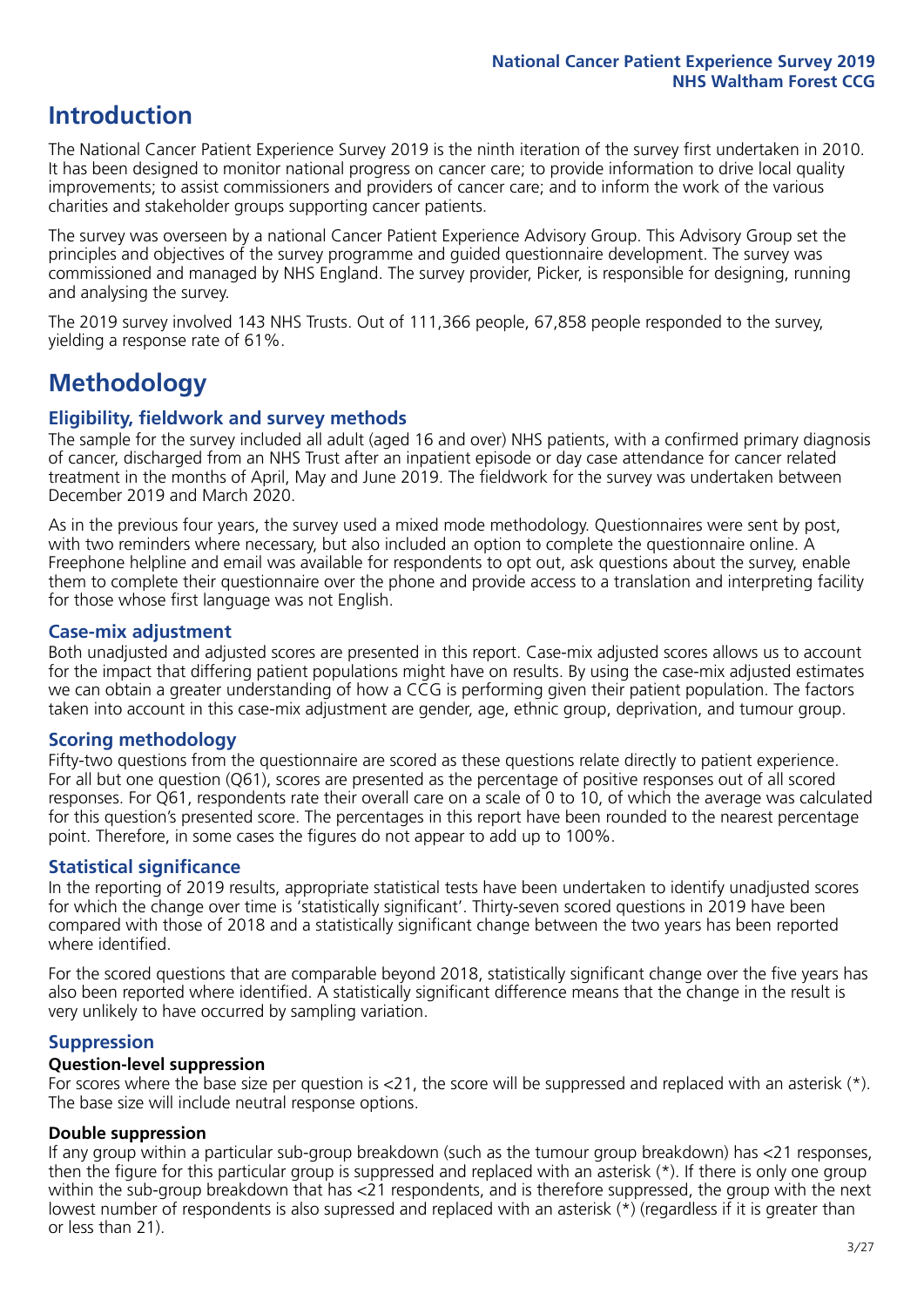# **Understanding the results**

This report shows how this CCG scored for each question in the survey, compared with national results and previous year's results. It is aimed at helping individual CCGs to understand their performance and identify areas for local improvement. Below is a description of the type of results presented within this report and how to understand them.

#### **Expected range charts**

The expected range charts in this report show a bar with the lowest and highest score received for each question nationally. Within this bar, an expected range is given (in grey) and a black diamond represents the actual score for this CCG.

CCGs whose score is above the upper limit of the expected range (in the dark blue) are positive outliers, with a score statistically significantly higher than the national mean. This indicates that the CCG performs better than what CCGs of the same size and demographics are expected to perform. The opposite is true if the score is below the lower limit of the expected range (in the light blue); these are negative outliers. For scores within the expected range (in the grey), the score is what we would expect given the CCG's size and demographics.

#### **Comparability tables**

The comparability tables show the 2018 and 2019 unadjusted scores for this CCG for each scored question. If there is a significant change from 2018 and 2019 or overall from 2015 to 2019, an arrow will be presented for the direction of change. The adjusted 2019 score will also be presented for each scored question along with the lower and upper expected range and national score. Scores above the upper limit of the expected range will be highlighted dark blue, scores below the lower limit of the expected range will be highlighted light blue, and scores within the lower and upper limit of the expected ranges will be highlighted grey.

#### **Tumour type tables**

The tumour type tables show the unadjusted scores for each scored question for each of the 13 tumour groups. The national score for that tumour group is also shown. Unadjusted scores for the same tumour type across different CCGs may not be comparable, as they do not account for the impact that differing patient populations might have on results. Central nervous system is abbreviated as 'CNS' and lower gastrointestinal tract is abbreviated as 'LGT' throughout this report.

#### **Year on year charts**

The year on year charts show five columns representing the unadjusted scores of the last five years (2015, 2016, 2017, 2018 and 2019) for each scored question.

#### **Notes on specific questions**

Following the development phase of the 2019 survey, several changes were made to the questionnaire. Six scored questions were amended (Q5, Q18, Q30, Q35, Q56 and Q60) and one non-scored question (Q29) was amended that impacted the comparability of questions Q30 to Q41. Of all questions changed or impacted by change, only Q60 is presented with historical comparisons; though the results should be interpreted with caution.

#### **Unadjusted data and case-mix adjusted data**

Unadjusted data should be used to see the actual responses from patients relating to the CCG. Case-mix adjusted data, together with expected ranges, should be used to understand whether the results are significantly higher or lower than national results taking account of the patient mix.

### **Further information**

This research was carried out in accordance with the international standard for organisations conducting social research (accreditation to ISO20252:2012; certificate number GB08/74322). The 2019 survey data has been produced and published in line with the Code of Practice for Official Statistics.

For more information on the methodology, please see the Technical Document. It can be viewed along with the 2019 questionnaire and survey quidance on the website at [www.ncpes.co.uk](https://www.ncpes.co.uk/supporting-documents). For all other outputs at National, Trust, CCG and Cancer Alliance level, please see the PDF reports, Excel tables and dashboards at [www.ncpes.co.uk.](https://www.ncpes.co.uk/current-results)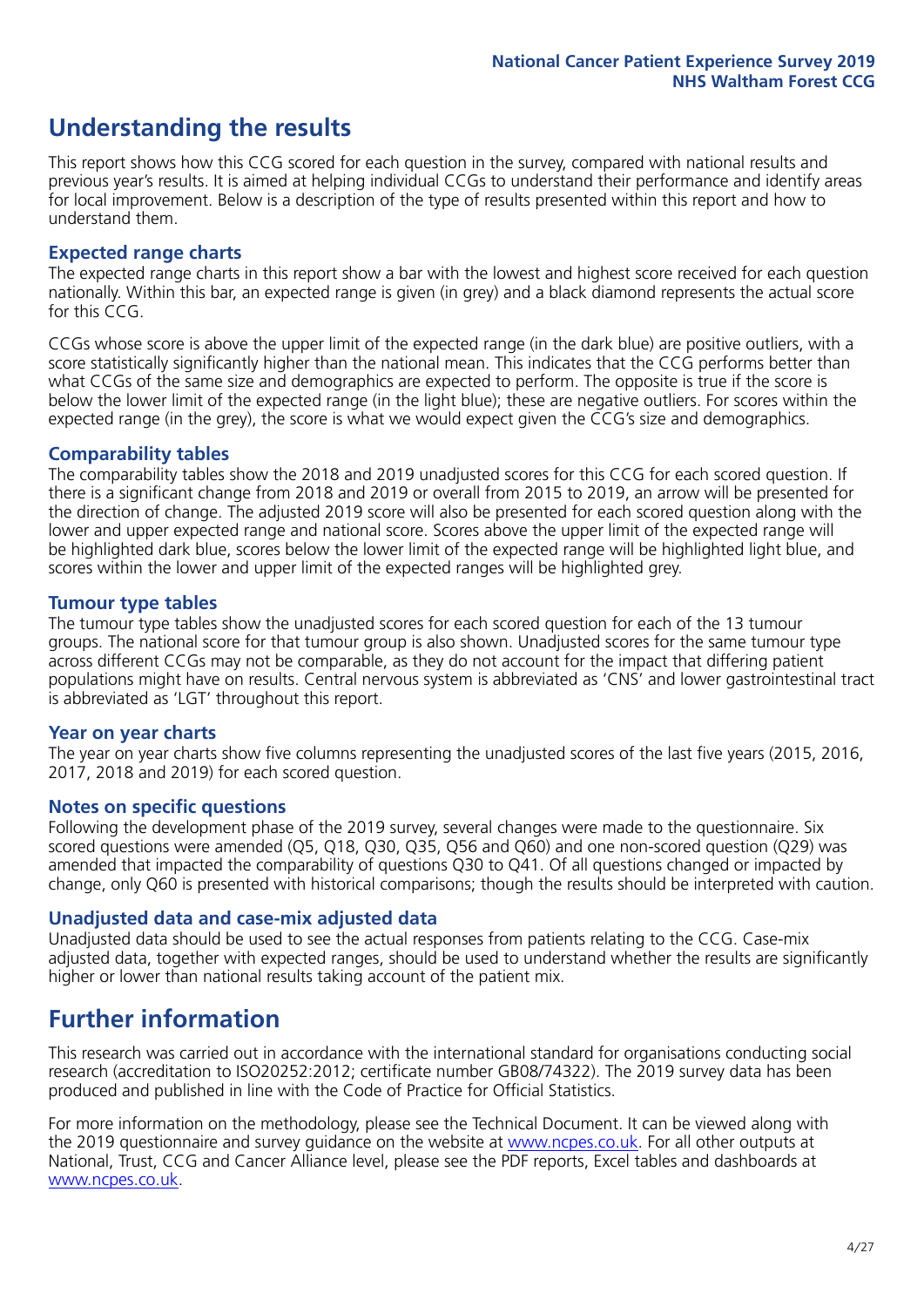### **Response Rate**

#### **Overall Response Rate**

169 patients responded out of a total of 332 patients, resulting in a response rate of 51%.

|            | Sample Size | Adjusted<br>Sample | Completed | Response Rate |
|------------|-------------|--------------------|-----------|---------------|
| <b>CCG</b> | 357         | 332                | 169       | 51%           |
| National   | 119.855     | 111,366            | 67,858    | 61%           |

#### **Respondents by Survey Type**

|                            | Number of<br>Respondents |
|----------------------------|--------------------------|
| Online                     | 21                       |
| Paper                      | 148                      |
| Phone                      |                          |
| <b>Translation Service</b> |                          |

#### **Respondents by Tumour Group**

|                      | Number of<br>Respondents |
|----------------------|--------------------------|
| <b>Brain / CNS</b>   | 2                        |
| <b>Breast</b>        | 47                       |
| Colorectal / LGT     | 12                       |
| Gynaecological       | 8                        |
| Haematological       | 20                       |
| <b>Head and Neck</b> | 4                        |
| Lung                 | 12                       |
| Prostate             | 16                       |
| Sarcoma              | 1                        |
| Skin                 | 5                        |
| <b>Upper Gastro</b>  | 8                        |
| Urological           | 19                       |
| Other                | 15                       |

#### **Respondents by Age and Gender**

Respondents year of birth has been used to determine age. This information has been amalgamated into 8 age bands. The age and gender distribution for the CCG was as follows:

|        | Age 16-24 | Age 25-34 | Age 35-44 | Age 45-54 | Age 55-64 | Age 65-74 | Age 75-84 | Age 85+ | Total |
|--------|-----------|-----------|-----------|-----------|-----------|-----------|-----------|---------|-------|
| Male   |           |           |           |           | 15        | 26        |           |         | 67    |
| Female |           |           | ╶         | 18        | 29        | 20        | 20        |         | 102   |
| Total  |           |           | 16        | 23        | 44        | 46        | 32        |         | 169   |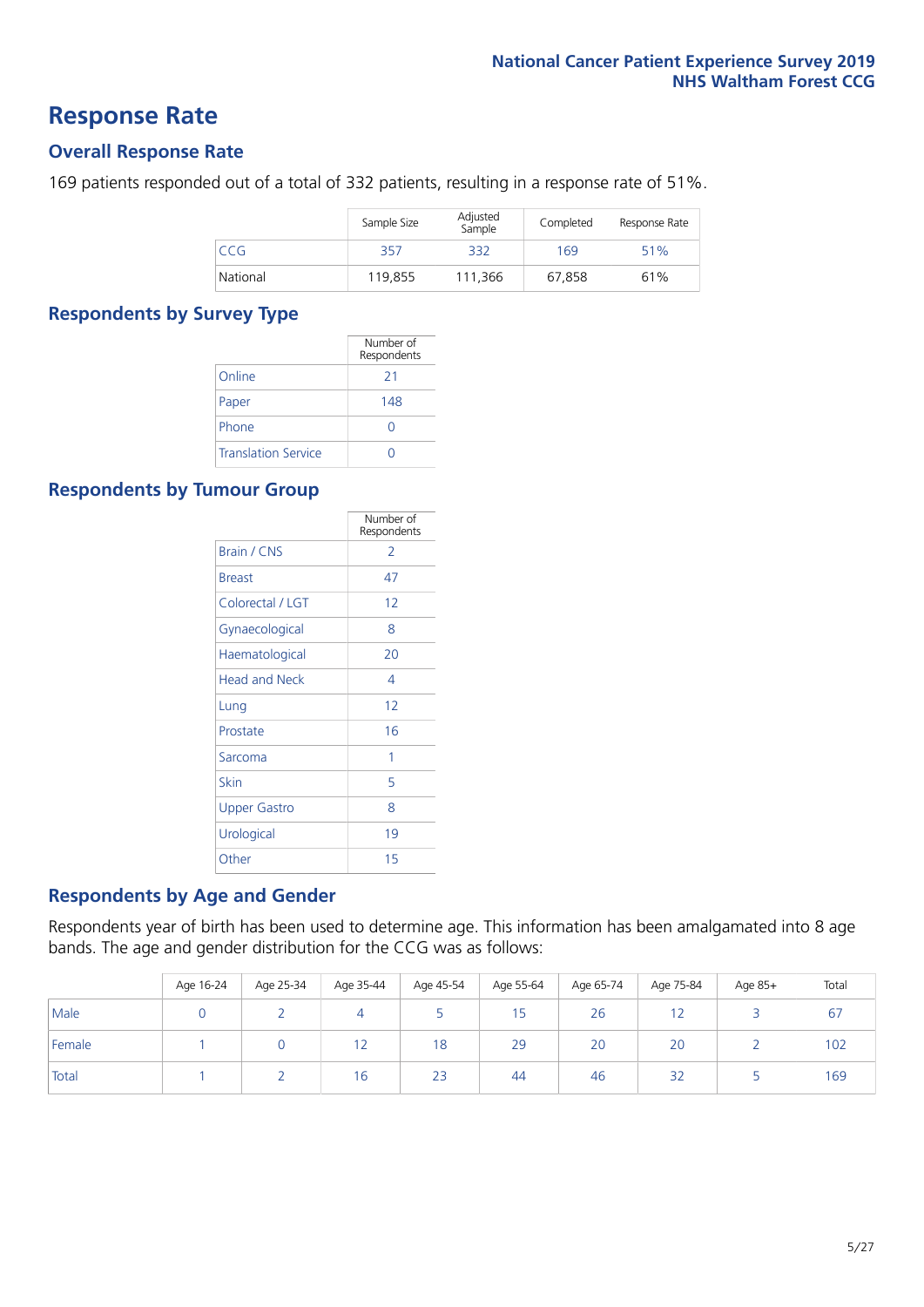# **Expected Range Charts**

| Lower Expected Range<br>Average                                                                                                                                                                                                                                                                                                                                                                                                                                                                                             |    |     | Upper Expected Range |     |     |            |            | Case Mix Adjusted Score  |            |            |                 |
|-----------------------------------------------------------------------------------------------------------------------------------------------------------------------------------------------------------------------------------------------------------------------------------------------------------------------------------------------------------------------------------------------------------------------------------------------------------------------------------------------------------------------------|----|-----|----------------------|-----|-----|------------|------------|--------------------------|------------|------------|-----------------|
| <b>SEEING YOUR GP</b><br>Q1. Saw GP once or twice before being told they needed to go to<br>hospital<br>Q2. Patient thought they were seen as soon as necessary                                                                                                                                                                                                                                                                                                                                                             | 0% | 10% | 20%                  | 30% | 40% | 50%        | 60%        | 70% 80%                  | 76%<br>78% |            | 90% 100%        |
| <b>DIAGNOSTIC TESTS</b><br>Q5. Received all the information needed about the test<br>Q6. The length of time waiting for the test to be done was about<br>right<br>Q7. Test results explained in completely understandable way                                                                                                                                                                                                                                                                                               | 0% | 10% | 20%                  | 30% | 40% | 50%        | 60%        | 70%                      | 80%<br>78% | 86%        | 90% 100%<br>96% |
| <b>FINDING OUT WHAT WAS WRONG WITH YOU</b><br>Q10. Patient told they could bring a family member or friend when<br>first told they had cancer<br>Q11. Patient felt they were told sensitively that they had cancer<br>Q12. Patient completely understood the explanation of what was<br>wrong<br>Q13. Patient given easy to understand written information about<br>the type of cancer they had                                                                                                                             | 0% | 10% | 20%                  | 30% | 40% | 50%        | 60%        | 70%<br>72%<br>69%<br>66% | 80%<br>82% |            | 90% 100%        |
| <b>DECIDING THE BEST TREATMENT FOR YOU</b><br>Q14. Patient felt that treatment options were completely explained<br>Q15. Patient felt possible side effects were definitely explained in<br>an understandable way<br>Q16. Patient definitely given practical advice and support in dealing<br>with side effects of treatment<br>Q17. Patient definitely told about side effects that could affect<br>them in the future<br>Q18. Patient definitely involved as much as they wanted in<br>decisions about care and treatment | 0% | 10% | 20%                  | 30% | 40% | 50%<br>52% | 60%<br>64% | 70%<br>74%<br>71%        | 80%<br>76% |            | 90% 100%        |
| <b>CLINICAL NURSE SPECIALIST (CNS)</b><br>Q19. Patient given the name of a CNS who would support them<br>through their treatment<br>Q20. Patient found it very or quite easy to contact their CNS<br>Q21. Patient got understandable answers to important questions<br>all or most of the time                                                                                                                                                                                                                              | 0% | 10% | 20%                  | 30% | 40% | 50%        | 60%        | 70%                      | 80%<br>84% | 92%<br>92% | 90% 100%        |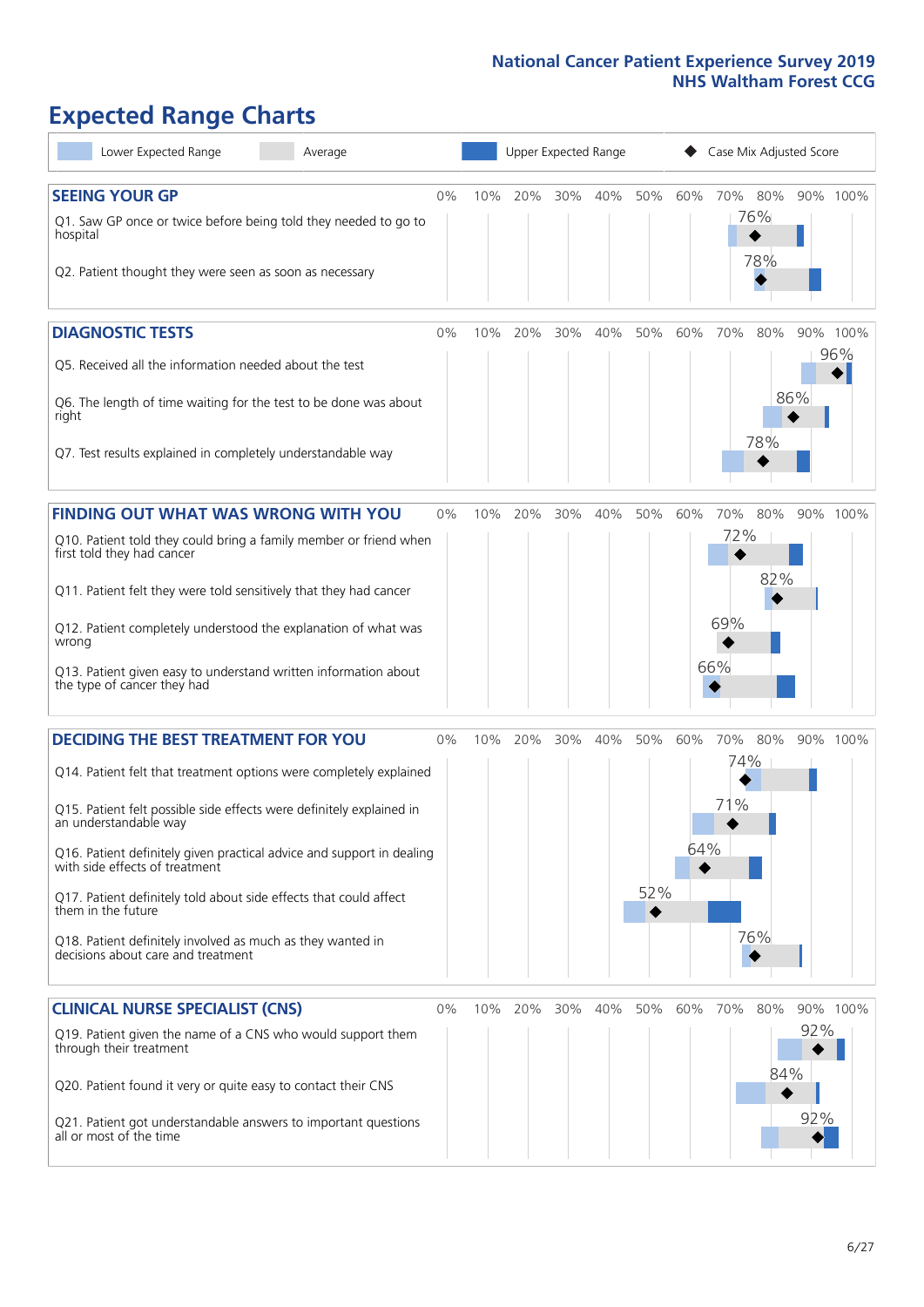# **Expected Range Charts**

| Lower Expected Range<br>Average                                                                                                                                                                                 |    |     |     |     | Upper Expected Range |     |     |     | Case Mix Adjusted Score |          |
|-----------------------------------------------------------------------------------------------------------------------------------------------------------------------------------------------------------------|----|-----|-----|-----|----------------------|-----|-----|-----|-------------------------|----------|
| <b>SUPPORT FOR PEOPLE WITH CANCER</b><br>Q22. Hospital staff gave information about support or self-help<br>groups for people with cancer<br>Q23. Hospital staff discussed or gave information about the impact | 0% | 10% | 20% | 30% | 40%                  | 50% | 60% | 70% | 80%<br>86%<br>78%       | 90% 100% |
| cancer could have on day to day activities<br>Q24. Hospital staff gave information on getting financial help or<br>possible benefits                                                                            |    |     |     |     |                      |     | 59% |     | 81%                     |          |
| Q25. Hospital staff told patient they could get free prescriptions                                                                                                                                              |    |     |     |     |                      |     |     |     |                         |          |
| <b>OPERATIONS</b>                                                                                                                                                                                               | 0% | 10% | 20% | 30% | 40%                  | 50% | 60% | 70% | 80%                     | 90% 100% |
| Q27. Beforehand, patient had all the information needed about the<br>operation                                                                                                                                  |    |     |     |     |                      |     |     |     |                         | 98%      |
| Q28. Afterwards, staff completely explained how operation had<br>gone in understandable way                                                                                                                     |    |     |     |     |                      |     |     |     | 81%                     |          |
| <b>HOSPITAL CARE AS AN INPATIENT</b>                                                                                                                                                                            | 0% | 10% | 20% | 30% | 40%                  | 50% | 60% | 70% | 80%                     | 90% 100% |
| Q30. Hospital staff didn't talk in front of patient as if patient wasn't<br>there                                                                                                                               |    |     |     |     |                      |     |     |     | 88%<br>85%              |          |
| Q31. Patient had confidence and trust in all doctors treating them                                                                                                                                              |    |     |     |     |                      |     |     |     |                         |          |
| Q32. Patient's family or someone close definitely felt able to talk to<br>a doctor                                                                                                                              |    |     |     |     |                      |     |     | 75% |                         |          |
| Q33. Patient had confidence and trust in all the ward nurses<br>treating them                                                                                                                                   |    |     |     |     |                      |     |     | 70% |                         |          |
| Q34. Patient thought there were always or nearly always enough<br>nurses on duty to care for them                                                                                                               |    |     |     |     |                      |     | 62% |     |                         |          |
| Q35. All hospital staff asked patient what name they prefer to be<br>called by                                                                                                                                  |    |     |     |     |                      | 49% |     |     |                         |          |
| Q36. Patient always given enough privacy when discussing<br>condition or treatment                                                                                                                              |    |     |     |     |                      |     |     |     | 87%                     |          |
| Q37. Patient definitely found hospital staff to discuss worries or<br>fears during their inpatient visit                                                                                                        |    |     |     |     |                      |     | 58% |     |                         |          |
| Q38. Hospital staff definitely did everything they could to help<br>control pain                                                                                                                                |    |     |     |     |                      |     |     |     | 88%                     |          |
| Q39. Patient always felt they were treated with respect and dignity<br>while in hospital                                                                                                                        |    |     |     |     |                      |     |     |     | 93%                     |          |
| Q40. Patient given clear written information about what should or<br>should not do after leaving hospital                                                                                                       |    |     |     |     |                      |     |     |     | 86%                     |          |
| Q41. Hospital staff told patient who to contact if worried about<br>condition or treatment after leaving hospital                                                                                               |    |     |     |     |                      |     |     |     | 92%                     |          |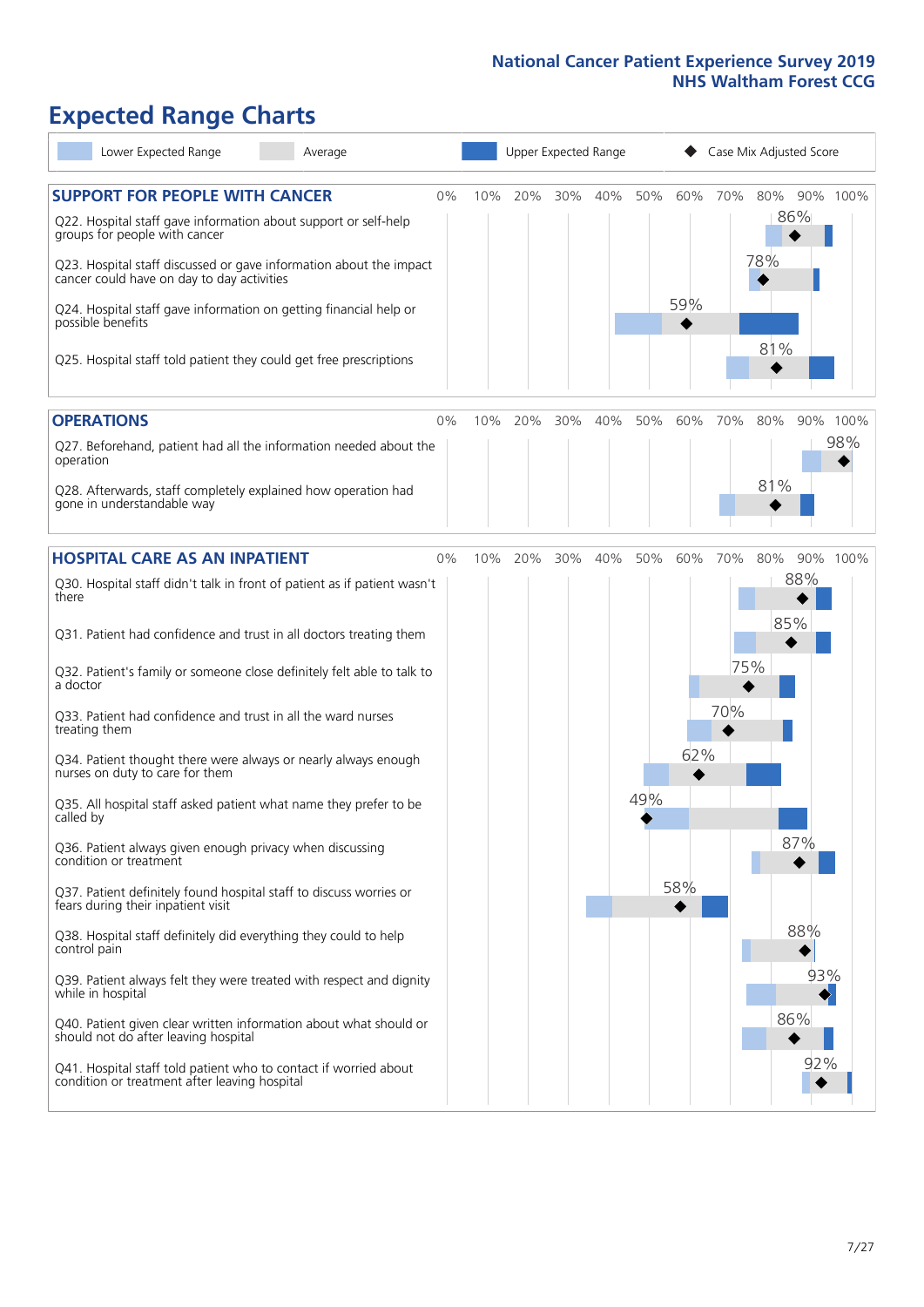# **Expected Range Charts**

| Lower Expected Range                                                                                                  | Average |       |     |     |     | Upper Expected Range |     |     |     | Case Mix Adjusted Score |     |          |
|-----------------------------------------------------------------------------------------------------------------------|---------|-------|-----|-----|-----|----------------------|-----|-----|-----|-------------------------|-----|----------|
| <b>HOSPITAL CARE AS A DAY PATIENT / OUTPATIENT 0%</b>                                                                 |         |       | 10% | 20% | 30% | 40%                  | 50% | 60% | 70% | 80%                     |     | 90% 100% |
| Q43. Patient definitely found hospital staff to discuss worries or<br>fears during their outpatient or day case visit |         |       |     |     |     |                      |     | 63% |     |                         |     |          |
| Q44. Cancer doctor had the right documents at patient's last<br>outpatient appointment                                |         |       |     |     |     |                      |     |     |     |                         |     | 98%      |
| Q46. Beforehand patient completely had all information needed<br>about radiotherapy treatment                         |         |       |     |     |     |                      |     |     |     |                         | 91% |          |
| Q47. Patient completely given understandable information about<br>whether radiotherapy was working                    |         |       |     |     |     |                      |     | 60% |     |                         |     |          |
| Q49. Beforehand patient completely had all information needed<br>about chemotherapy treatment                         |         |       |     |     |     |                      |     |     |     | 81%                     |     |          |
| Q50. Patient given enough information about whether<br>chemotherapy was working in a completely understandable way    |         |       |     |     |     |                      |     |     | 72% |                         |     |          |
| <b>HOME CARE AND SUPPORT</b>                                                                                          |         | 0%    | 10% | 20% | 30% | 40%                  | 50% | 60% | 70% | 80%                     |     | 90% 100% |
| Q51. Hospital staff definitely gave family or someone close all the<br>information needed to help care at home        |         |       |     |     |     |                      |     | 59% |     |                         |     |          |
| Q52. Patient definitely given enough support from health or social<br>services during treatment                       |         |       |     |     |     |                      | 51% |     |     |                         |     |          |
| Q53. Patient definitely given enough support from health or social<br>services after treatment                        |         |       |     |     |     |                      | 49% |     |     |                         |     |          |
| <b>CARE FROM YOUR GENERAL PRACTICE</b>                                                                                |         | $0\%$ | 10% | 20% | 30% | 40%                  | 50% | 60% | 70% | 80%                     |     | 90% 100% |
| Q54. GP given enough information about patient's condition and<br>treatment                                           |         |       |     |     |     |                      |     |     |     |                         |     | 97%      |
| Q55. General practice staff definitely did everything they could to<br>support patient during treatment               |         |       |     |     |     |                      | 51% |     |     |                         |     |          |
| <b>YOUR OVERALL NHS CARE</b>                                                                                          |         | 0%    | 10% | 20% | 30% | 40%                  | 50% | 60% | 70% | 80%                     |     | 90% 100% |
| Q56. Different people treating and caring for patient always work<br>well together to give best possible care         |         |       |     |     |     |                      |     | 61% |     |                         |     |          |
| Q57. Patient given a care plan                                                                                        |         |       |     |     | 34% |                      |     |     |     |                         |     |          |
| Q58. Overall the administration of care was good or very good                                                         |         |       |     |     |     |                      |     |     |     |                         | 86% |          |
| Q59. Patient felt length of time for attending clinics and<br>appointments for cancer was about right                 |         |       |     |     |     |                      |     | 57% |     |                         |     |          |
| Q60. Someone discussed with patient whether they would like to<br>take part in cancer research                        |         |       |     |     |     | 38%                  |     |     |     |                         |     |          |
|                                                                                                                       |         | 0     |     | 2   | 3   | 4                    | 5   | 6   |     | 8                       | 9   | 10       |
| Q61. Patient's average rating of care scored from very poor to very<br>good                                           |         |       |     |     |     |                      |     |     |     |                         | 8.6 |          |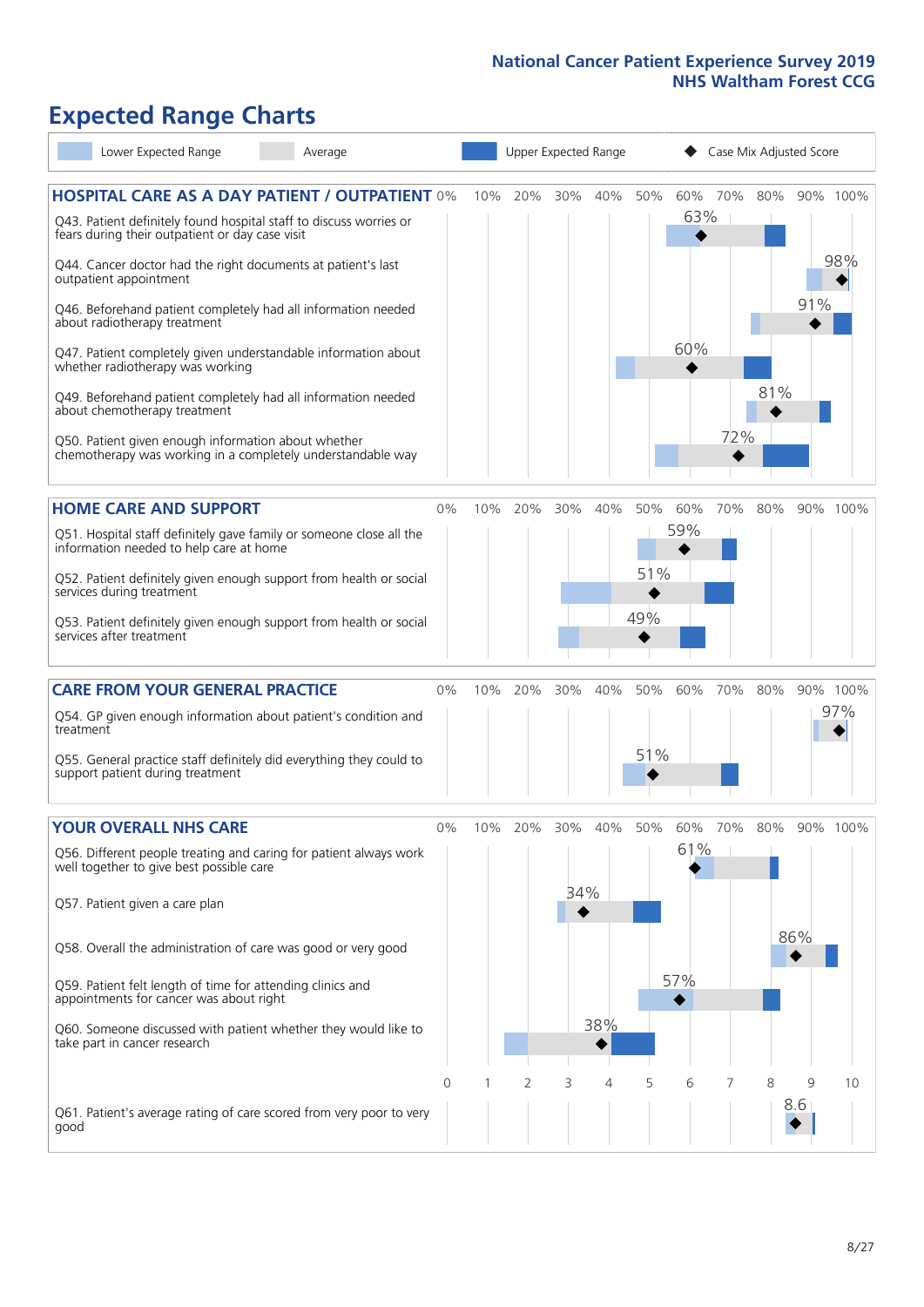# **Comparability Tables**

\* Indicates where a score has been suppressed because there are less than 21 responses.

\*\* No score available for 2018.

 $\triangle$  or  $\nabla$ 

Change 2018-2019: Indicates where 2019 score is significantly higher or lower than 2018 score Change Overall: Indicates significant change overall (2015, 2016, 2017, 2018 and 2019).

Adjusted Score below Lower Expected Range Adjusted Score between Upper and Lower Expected Ranges Adjusted Score above Upper Expected Range

|                                                                             | Case Mix Adjusted Scores<br><b>Unadjusted Scores</b> |               |           |               |                                         |  |               |                |                                     |                   |
|-----------------------------------------------------------------------------|------------------------------------------------------|---------------|-----------|---------------|-----------------------------------------|--|---------------|----------------|-------------------------------------|-------------------|
|                                                                             | 2018                                                 | 2018<br>Score | 2019<br>n | 2019<br>Score | Change<br>2018-<br>2019 Overall<br>2019 |  | 2019<br>Score | Lower<br>Range | Upper<br>Expected Expected<br>Range | National<br>Score |
| <b>SEEING YOUR GP</b>                                                       |                                                      |               |           |               |                                         |  |               |                |                                     |                   |
| Q1. Saw GP once or twice before being told they needed to go<br>to hospital | 150                                                  | 78%           | 116       | 74%           |                                         |  | 76%           | 71%            | 86%                                 | 79%               |
| Q2. Patient thought they were seen as soon as necessary                     | 215                                                  | 73%           | 166       | 75%           |                                         |  | 78%           | 78%            | 90%                                 | 84%               |
|                                                                             |                                                      |               |           |               |                                         |  |               |                |                                     |                   |

| <b>DIAGNOSTIC TESTS</b>                                                   |      |     |     |     |  |     |     |     |     |
|---------------------------------------------------------------------------|------|-----|-----|-----|--|-----|-----|-----|-----|
| O5. Received all the information needed about the test                    | $**$ | **  | 134 | 96% |  | 96% | 91% | 99% | 95% |
| Q6. The length of time waiting for the test to be done was<br>about right | 192  | 80% | 142 | 84% |  | 86% | 83% | 93% | 88% |
| Q7. Test results explained in completely understandable way               | 192  | 71% | 142 | 75% |  | 78% | 73% | 86% | 80% |

| <b>FINDING OUT WHAT WAS WRONG WITH YOU</b>                                                      |     |     |     |     |     |     |     |     |
|-------------------------------------------------------------------------------------------------|-----|-----|-----|-----|-----|-----|-----|-----|
| Q10. Patient told they could bring a family member or friend<br>when first told they had cancer | 205 | 72% | 151 | 72% | 72% | 69% | 84% | 77% |
| Q11. Patient felt they were told sensitively that they had cancer                               | 217 | 79% | 168 | 81% | 82% | 80% | 91% | 86% |
| Q12. Patient completely understood the explanation of what<br>was wrong                         | 218 | 67% | 167 | 67% | 69% | 67% | 80% | 73% |
| Q13. Patient given easy to understand written information<br>about the type of cancer they had  | 189 | 65% | 152 | 64% | 66% | 68% | 81% | 74% |

| <b>DECIDING THE BEST TREATMENT FOR YOU</b>                                                              |      |      |     |     |  |     |     |     |     |
|---------------------------------------------------------------------------------------------------------|------|------|-----|-----|--|-----|-----|-----|-----|
| Q14. Patient felt that treatment options were completely<br>explained                                   | 200  | 76%  | 154 | 73% |  | 74% | 78% | 89% | 83% |
| Q15. Patient felt possible side effects were definitely explained<br>in an understandable way           | 208  | 73%  | 163 | 71% |  | 71% | 66% | 80% | 73% |
| Q16. Patient definitely given practical advice and support in<br>dealing with side effects of treatment | 210  | 68%  | 160 | 64% |  | 64% | 60% | 75% | 67% |
| Q17. Patient definitely told about side effects that could affect<br>them in the future                 | 208  | 55%  | 156 | 53% |  | 52% | 49% | 65% | 57% |
| Q18. Patient definitely involved as much as they wanted in<br>decisions about care and treatment        | $**$ | $**$ | 165 | 73% |  | 76% | 75% | 87% | 81% |

| <b>CLINICAL NURSE SPECIALIST (CNS)</b>                                                    |     |     |     |     |  |     |     |     |     |
|-------------------------------------------------------------------------------------------|-----|-----|-----|-----|--|-----|-----|-----|-----|
| Q19. Patient given the name of a CNS who would support them<br>through their treatment    | 212 | 92% | 162 | 92% |  | 92% | 88% | 96% | 92% |
| Q20. Patient found it very or quite easy to contact their CNS                             | 179 | 78% | 134 | 82% |  | 84% | 79% | 91% | 85% |
| Q21. Patient got understandable answers to important<br>questions all or most of the time | 170 | 77% | 134 | 90% |  | 92% | 82% | 93% | 87% |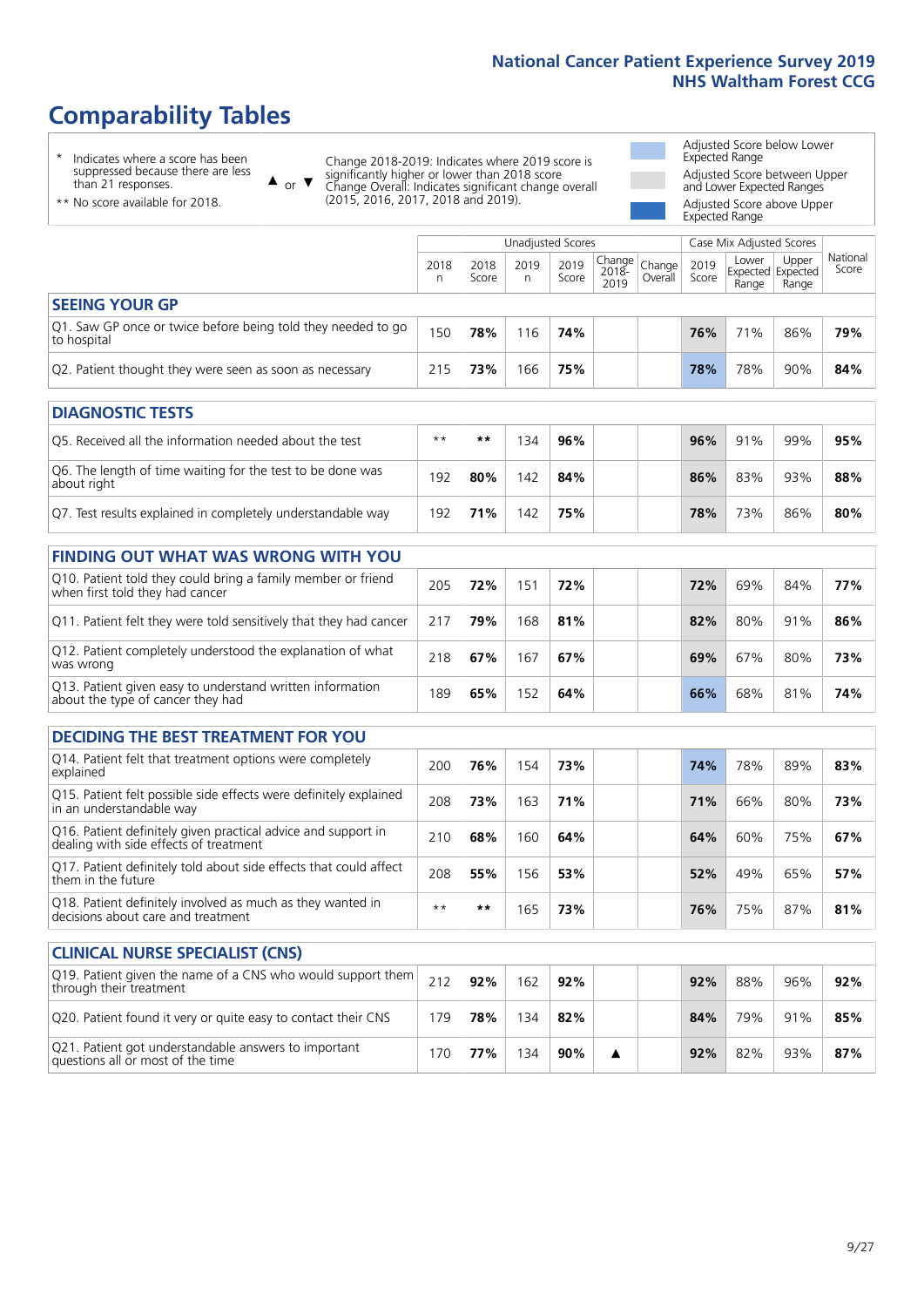# **Comparability Tables**

\* Indicates where a score has been suppressed because there are less than 21 responses.

\*\* No score available for 2018.

 $\triangle$  or  $\nabla$ 

Change 2018-2019: Indicates where 2019 score is significantly higher or lower than 2018 score Change Overall: Indicates significant change overall (2015, 2016, 2017, 2018 and 2019).

Adjusted Score below Lower Expected Range Adjusted Score between Upper and Lower Expected Ranges Adjusted Score above Upper Expected Range

|                                                                                                                   |              |               | <b>Unadjusted Scores</b> |               |                         |                   |               | Case Mix Adjusted Scores            |                |                   |
|-------------------------------------------------------------------------------------------------------------------|--------------|---------------|--------------------------|---------------|-------------------------|-------------------|---------------|-------------------------------------|----------------|-------------------|
|                                                                                                                   | 2018<br>n    | 2018<br>Score | 2019<br>n.               | 2019<br>Score | Change<br>2018-<br>2019 | Change<br>Overall | 2019<br>Score | Lower<br>Expected Expected<br>Range | Upper<br>Range | National<br>Score |
| <b>SUPPORT FOR PEOPLE WITH CANCER</b>                                                                             |              |               |                          |               |                         |                   |               |                                     |                |                   |
| Q22. Hospital staff gave information about support or self-help<br>groups for people with cancer                  | 175          | 85%           | 147                      | 85%           |                         | ▲                 | 86%           | 83%                                 | 93%            | 88%               |
| Q23. Hospital staff discussed or gave information about the<br>impact cancer could have on day to day activities  | 162          | 81%           | 121                      | 78%           |                         |                   | 78%           | 77%                                 | 91%            | 84%               |
| Q24. Hospital staff gave information on getting financial help or<br>possible benefits                            | 148          | 55%           | 102                      | 60%           |                         | ▲                 | 59%           | 53%                                 | 72%            | 63%               |
| Q25. Hospital staff told patient they could get free prescriptions                                                | 127          | 80%           | 102                      | 79%           |                         |                   | 81%           | 74%                                 | 89%            | 82%               |
| <b>OPERATIONS</b>                                                                                                 |              |               |                          |               |                         |                   |               |                                     |                |                   |
| Q27. Beforehand, patient had all the information needed about<br>the operation                                    | 133          | 95%           | 98                       | 98%           |                         |                   | 98%           | 92%                                 | 100%           | 96%               |
| Q28. Afterwards, staff completely explained how operation had<br>gone in understandable way                       | 131          | 76%           | 99                       | 79%           |                         |                   | 81%           | 71%                                 | 87%            | 79%               |
| <b>HOSPITAL CARE AS AN INPATIENT</b>                                                                              |              |               |                          |               |                         |                   |               |                                     |                |                   |
| Q30. Hospital staff didn't talk in front of patient as if patient<br>wasn't there                                 | $* *$        | **            | 94                       | 85%           |                         |                   | 88%           | 76%                                 | 91%            | 84%               |
| Q31. Patient had confidence and trust in all doctors treating<br>them                                             | $* *$        | $***$         | 96                       | 83%           |                         |                   | 85%           | 76%                                 | 91%            | 84%               |
| Q32. Patient's family or someone close definitely felt able to talk<br>to a doctor                                | $* *$        | **            | 78                       | 74%           |                         |                   | 75%           | 62%                                 | 82%            | 72%               |
| Q33. Patient had confidence and trust in all the ward nurses<br>treating them                                     | $\star\star$ | **            | 96                       | 69%           |                         |                   | 70%           | 65%                                 | 83%            | 74%               |
| Q34. Patient thought there were always or nearly always<br>enough nurses on duty to care for them                 | $* *$        | **            | 95                       | 61%           |                         |                   | 62%           | 55%                                 | 74%            | 64%               |
| Q35. All hospital staff asked patient what name they prefer to<br>be called by                                    | $* *$        | **            | 95                       | 46%           |                         |                   | 49%           | 60%                                 | 82%            | 71%               |
| Q36. Patient always given enough privacy when discussing<br>condition or treatment                                | $**$         | $***$         | 96                       | 86%           |                         |                   | 87%           | 77%                                 | 92%            | 85%               |
| Q37. Patient definitely found hospital staff to discuss worries or<br>fears during their inpatient visit          | $**$         | **            | 78                       | 56%           |                         |                   | 58%           | 41%                                 | 63%            | 52%               |
| Q38. Hospital staff definitely did everything they could to help<br>control pain                                  | $* *$        | **            | 89                       | 87%           |                         |                   | 88%           | 75%                                 | 91%            | 83%               |
| Q39. Patient always felt they were treated with respect and<br>dignity while in hospital                          | $***$        | **            | 97                       | 93%           |                         |                   | 93%           | 81%                                 | 94%            | 88%               |
| Q40. Patient given clear written information about what should<br>or should not do after leaving hospital         | $**$         | **            | 93                       | 86%           |                         |                   | 86%           | 79%                                 | 93%            | 86%               |
| Q41. Hospital staff told patient who to contact if worried about<br>condition or treatment after leaving hospital | $**$         | **            | 95                       | 92%           |                         |                   | 92%           | 90%                                 | 99%            | 94%               |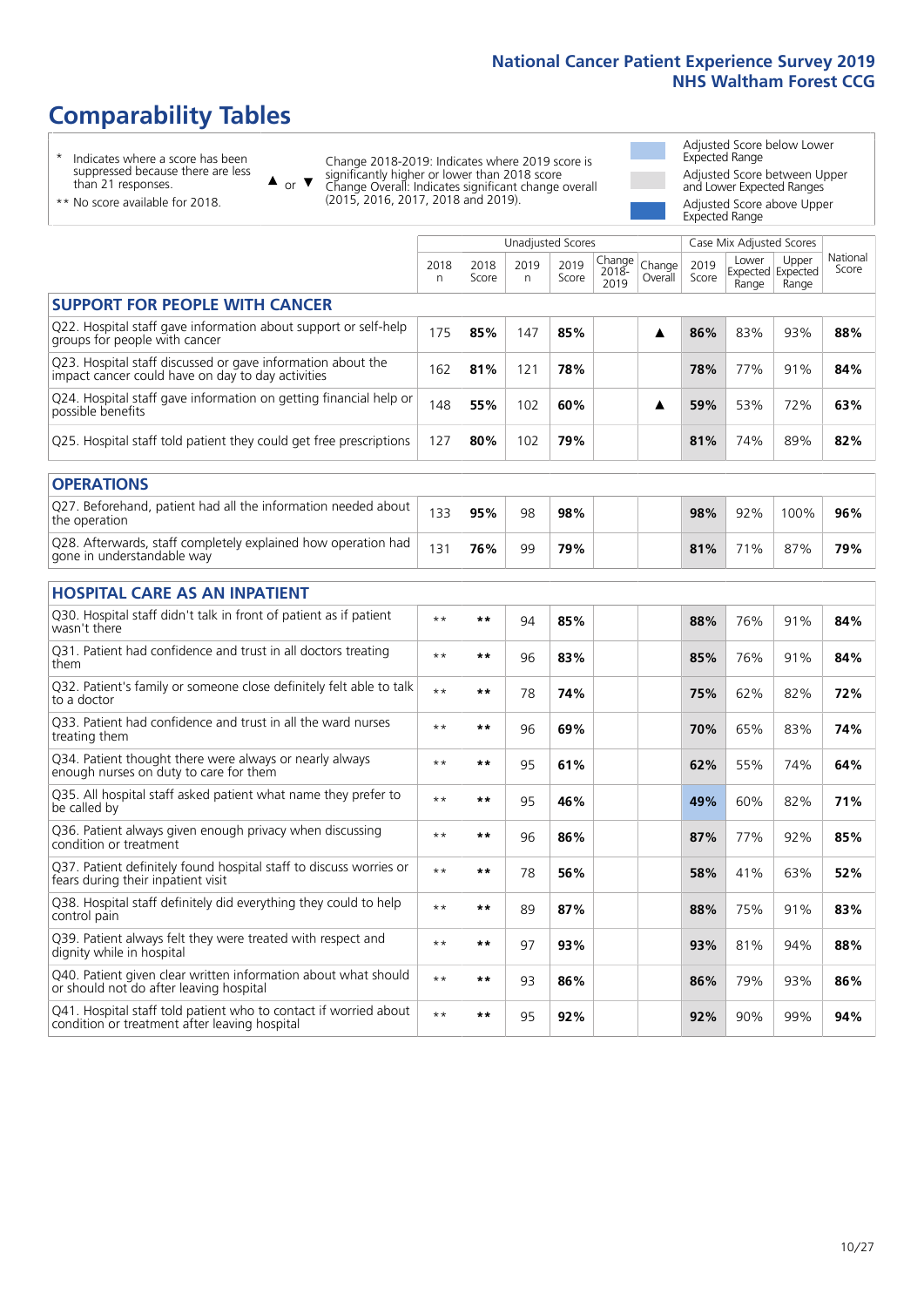# **Comparability Tables**

\* Indicates where a score has been suppressed because there are less than 21 responses.

\*\* No score available for 2018.

 $\triangle$  or  $\nabla$ 

Change 2018-2019: Indicates where 2019 score is significantly higher or lower than 2018 score Change Overall: Indicates significant change overall (2015, 2016, 2017, 2018 and 2019).

Adjusted Score below Lower Expected Range Adjusted Score between Upper and Lower Expected Ranges Adjusted Score above Upper Expected Range

|                                                                                                                       |              |               |            | Unadjusted Scores |                         |                   |               | Case Mix Adjusted Scores            |                |                   |
|-----------------------------------------------------------------------------------------------------------------------|--------------|---------------|------------|-------------------|-------------------------|-------------------|---------------|-------------------------------------|----------------|-------------------|
|                                                                                                                       | 2018<br>n.   | 2018<br>Score | 2019<br>n. | 2019<br>Score     | Change<br>2018-<br>2019 | Change<br>Overall | 2019<br>Score | Lower<br>Expected Expected<br>Range | Upper<br>Range | National<br>Score |
| <b>HOSPITAL CARE AS A DAY PATIENT / OUTPATIENT</b>                                                                    |              |               |            |                   |                         |                   |               |                                     |                |                   |
| Q43. Patient definitely found hospital staff to discuss worries or<br>fears during their outpatient or day case visit | 166          | 57%           | 125        | 60%               |                         |                   | 63%           | 62%                                 | 78%            | 71%               |
| Q44. Cancer doctor had the right documents at patient's last<br>outpatient appointment                                | 190          | 96%           | 147        | 97%               |                         |                   | 98%           | 93%                                 | 99%            | 96%               |
| Q46. Beforehand patient completely had all information needed<br>about radiotherapy treatment                         | 78           | 88%           | 55         | 91%               |                         |                   | 91%           | 77%                                 | 95%            | 86%               |
| Q47. Patient completely given understandable information<br>about whether radiotherapy was working                    | 70           | 77%           | 51         | 61%               |                         |                   | 60%           | 46%                                 | 73%            | 60%               |
| Q49. Beforehand patient completely had all information needed<br>about chemotherapy treatment                         | 128          | 83%           | 84         | 81%               |                         |                   | 81%           | 77%                                 | 92%            | 84%               |
| Q50. Patient given enough information about whether<br>chemotherapy was working in a completely understandable way    | 121          | 69%           | 77         | 71%               |                         |                   | 72%           | 57%                                 | 78%            | 68%               |
| <b>HOME CARE AND SUPPORT</b>                                                                                          |              |               |            |                   |                         |                   |               |                                     |                |                   |
| Q51. Hospital staff definitely gave family or someone close all<br>the information needed to help care at home        | 188          | 54%           | 139        | 58%               |                         |                   | 59%           | 52%                                 | 68%            | 60%               |
| Q52. Patient definitely given enough support from health or<br>social services during treatment                       | 139          | 40%           | 89         | 48%               |                         | ▲                 | 51%           | 41%                                 | 64%            | 52%               |
| Q53. Patient definitely given enough support from health or<br>social services after treatment                        | 93           | 32%           | 61         | 44%               |                         |                   | 49%           | 33%                                 | 57%            | 45%               |
| <b>CARE FROM YOUR GENERAL PRACTICE</b>                                                                                |              |               |            |                   |                         |                   |               |                                     |                |                   |
| Q54. GP given enough information about patient's condition<br>and treatment                                           | 185          | 90%           | 142        | 96%               |                         |                   | 97%           | 92%                                 | 99%            | 95%               |
| Q55. General practice staff definitely did everything they could<br>to support patient during treatment               | 144          | 47%           | 108        | 50%               |                         |                   | 51%           | 49%                                 | 68%            | 58%               |
| <b>YOUR OVERALL NHS CARE</b>                                                                                          |              |               |            |                   |                         |                   |               |                                     |                |                   |
| Q56. Different people treating and caring for patient always<br>work well together to give best possible care         | $\star\star$ | $**$          | 157        | 59%               |                         |                   | 61%           | 66%                                 | 80%            | 73%               |
| Q57. Patient given a care plan                                                                                        | 166          | 34%           | 131        | 37%               |                         |                   | 34%           | 29%                                 | 46%            | 38%               |
| Q58. Overall the administration of care was good or very good                                                         | 214          | 82%           | 166        | 87%               |                         |                   | 86%           | 84%                                 | 94%            | 89%               |
| Q59. Patient felt length of time for attending clinics and<br>appointments for cancer was about right                 | 215          | 53%           | 159        | 57%               |                         |                   | 57%           | 61%                                 | 78%            | 69%               |
| Q60. Someone discussed with patient whether they would like<br>to take part in cancer research                        | 203          | 44%           | 153        | 40%               |                         | ▲                 | 38%           | 20%                                 | 41%            | 30%               |
| Q61. Patient's average rating of care scored from very poor to<br>very good                                           | 216          | 8.3           | 163        | 8.5               |                         |                   | 8.6           | 8.6                                 | 9.0            | 8.8               |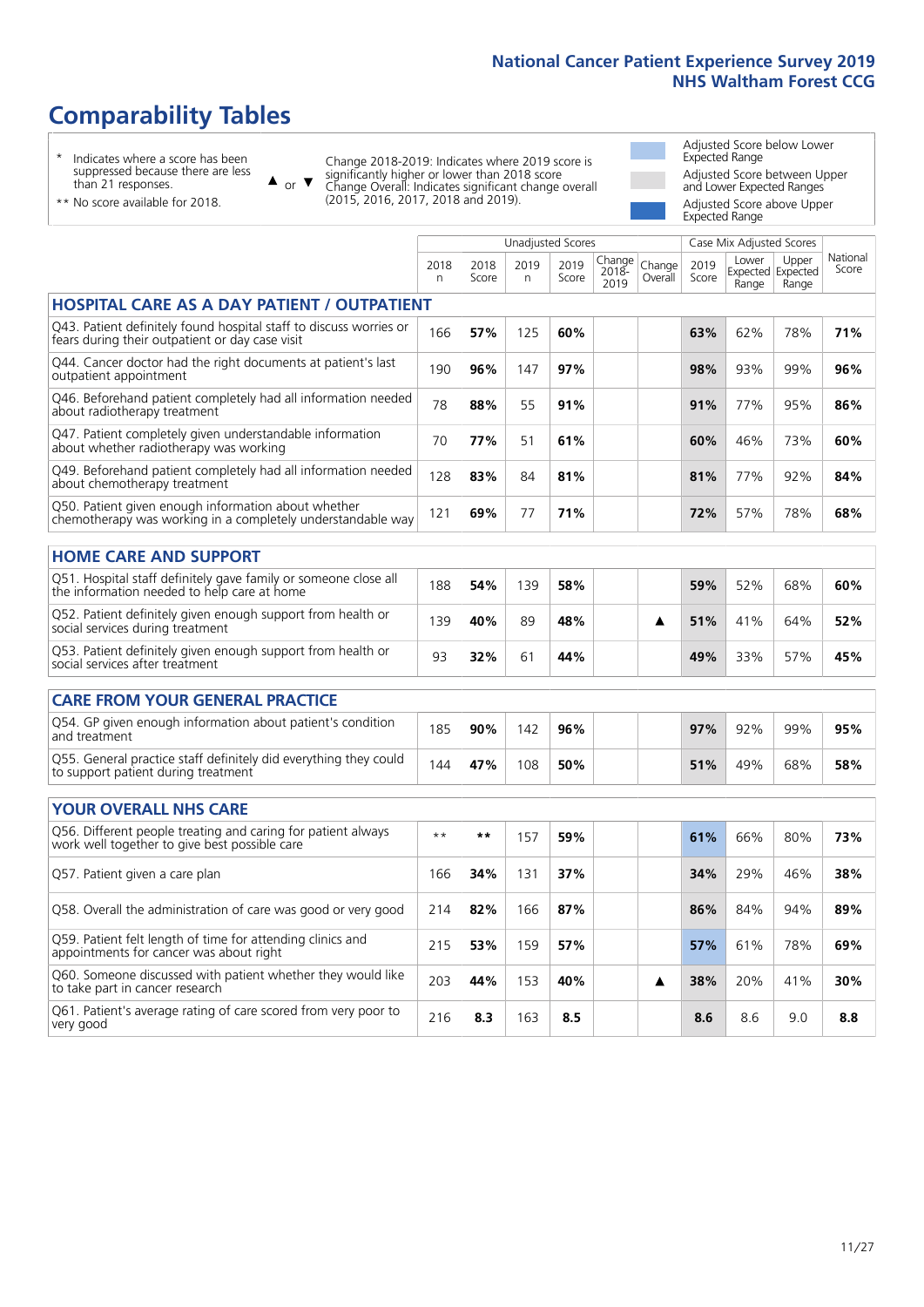# **Tumour Type Tables**

- \* Indicates where a score has been suppressed because there are less than 21 responses.
- n.a. Indicates that there were no respondents for that tumour group.

| <b>SEEING YOUR GP</b>                           |            |              |               |                   |                |               |                  |                       | Tumour Group |         |         |                 |                                                 |         |                |
|-------------------------------------------------|------------|--------------|---------------|-------------------|----------------|---------------|------------------|-----------------------|--------------|---------|---------|-----------------|-------------------------------------------------|---------|----------------|
|                                                 |            | Brain<br>CNS | <b>Breast</b> | Colorectal<br>LGT | Gynaecological | Haematologica | Head and<br>Neck | Dung                  | Prostate     | Sarcoma | Skin    | Upper<br>Gastro | Urological                                      | Other   | All<br>Cancers |
| Q1. Saw GP once or twice before being told they | <b>CCG</b> | n.a.         | 90%           | $\star$           | $\star$        | $\star$       | $\star$          | $\star$               | $\star$      | $\star$ | $\star$ | $\star$         | $\star$                                         | $\star$ | 74%            |
| needed to go to hospital                        | National   | 59%          |               | 94% 75% 77%       |                |               |                  | 67%   79%   71%   82% |              |         |         |                 | 71% 90% 74% 83% 74%                             |         | 79%            |
| Q2. Patient thought they were seen as soon as   | <b>CCG</b> | $\star$      | 85%           | $\star$           | $\star$        | $\star$       | $\star$          | $\star$               | $\star$      | $\star$ | $\star$ | $\star$         | $\star$                                         | $\star$ | 75%            |
| necessary                                       | National   | 79%          |               |                   |                |               |                  |                       |              |         |         |                 | 89% 83% 81% 82% 81% 84% 86% 69% 85% 79% 85% 79% |         | 84%            |

#### **DIAGNOSTIC TESTS** Tumour Group

|                                                   |                                          | Brain   | <b>Breast</b> | ╮<br>Colorectal | Gynaecological | Haematological | Head and<br>Neck | Lung    | Prostate | Sarcoma | Skin                                    | Upper<br>Gastro | Urological | Other   | All<br>Cancers |
|---------------------------------------------------|------------------------------------------|---------|---------------|-----------------|----------------|----------------|------------------|---------|----------|---------|-----------------------------------------|-----------------|------------|---------|----------------|
| Q5. Received all the information needed about     | CCG                                      | $\star$ | 94%           |                 | $\star$        | $\star$        | $\star$          | $\star$ | $\star$  | $\star$ | $\star$                                 | $\star$         | $\star$    | $\star$ | 96%            |
| the test                                          | National                                 | 93%     | 95%           | 95%             | 93%            | 95%            |                  | 93% 95% | 95%      | 93%     | 96%                                     | 95%             | 95%        | 95%     | 95%            |
| Q6. The length of time waiting for the test to be | <b>CCG</b>                               | $\star$ | 87%           |                 | $\star$        | $\star$        | $\star$          | $\star$ | $\star$  | $\star$ | $\star$                                 | $\star$         | $\star$    | $\star$ | 84%            |
| done was about right                              | National 84% 91% 88%                     |         |               |                 |                |                |                  |         |          |         | 86% 89% 88% 87% 87% 81% 87% 84% 87% 86% |                 |            |         | 88%            |
| Q7. Test results explained in completely          | <b>CCG</b>                               | $\star$ | 68%           | $\star$         | $\star$        | $\star$        | $\star$          | $\star$ | $\star$  | $\star$ | $\star$                                 | $\star$         | $\star$    | $\star$ | 75%            |
| understandable way                                | National 71% 83% 82% 77% 77% 79% 80% 80% |         |               |                 |                |                |                  |         |          |         | 78% 84% 75% 80% 76% 80%                 |                 |            |         |                |

| <b>FINDING OUT WHAT WAS WRONG WITH YOU</b>        |            |         |               |                 |                |                |                        |             | <b>Tumour Group</b> |         |         |                 |           |         |                |
|---------------------------------------------------|------------|---------|---------------|-----------------|----------------|----------------|------------------------|-------------|---------------------|---------|---------|-----------------|-----------|---------|----------------|
|                                                   |            | Brain   | <b>Breast</b> | ╮<br>Colorectal | Gynaecological | Haematological | ad and<br>Neck<br>Head | Lung        | Prostate            | Sarcoma | Skin    | Upper<br>Gastro | Jrologica | Other   | All<br>Cancers |
| Q10. Patient told they could bring a family       | <b>CCG</b> | $\star$ | 71%           | $\star$         | $\star$        | $\star$        | $\star$                | $\star$     | $\star$             | $\star$ | $\star$ | $\star$         | $\star$   | $\star$ | 72%            |
| member or friend when first told they had cancer  | National   | 85%     | 82%           | 82%             | 71%            | 71%            | 71%                    | 77%         | 79%                 | 73%     | 69%     | 76%             | 73% 75%   |         | 77%            |
| Q11. Patient felt they were told sensitively that | CCG        | $\star$ | 74%           | $\star$         | $\star$        | $\star$        | $\star$                | $\star$     | $\star$             | $\star$ | $\star$ | $\star$         | $\star$   | $\star$ | 81%            |
| they had cancer                                   | National   | 79%     | 89%           | 87%             | 82%            | 84%            | 87%                    | 83%         | 86%                 | 84%     | 89%     | 81%             | 84% 83%   |         | 86%            |
| Q12. Patient completely understood the            | CCG        | $\star$ | 57%           |                 | $\star$        |                | $\star$                | $\star$     | $\star$             |         | $\star$ | $\star$         | $\star$   | $\star$ | 67%            |
| explanation of what was wrong                     | National   | 66%     | 77%           | 79%             | 73%            | 60%            | 78%                    | 76%         | 79%                 | 67%     | 80%     | 70%             | 77%       | 70%     | 73%            |
| Q13. Patient given easy to understand written     | <b>CCG</b> | $\star$ | 61%           | $\star$         | $\star$        | $\star$        | $\star$                | $\star$     | $\star$             | $\star$ | $\star$ | $\star$         | $\star$   | $\ast$  | 64%            |
| information about the type of cancer they had     | National   | 66%     | 78%           | 73%             | 71%            | 76%            |                        | 69% 67% 83% |                     |         | 67% 84% | 67%             | 74%       | 65%     | 74%            |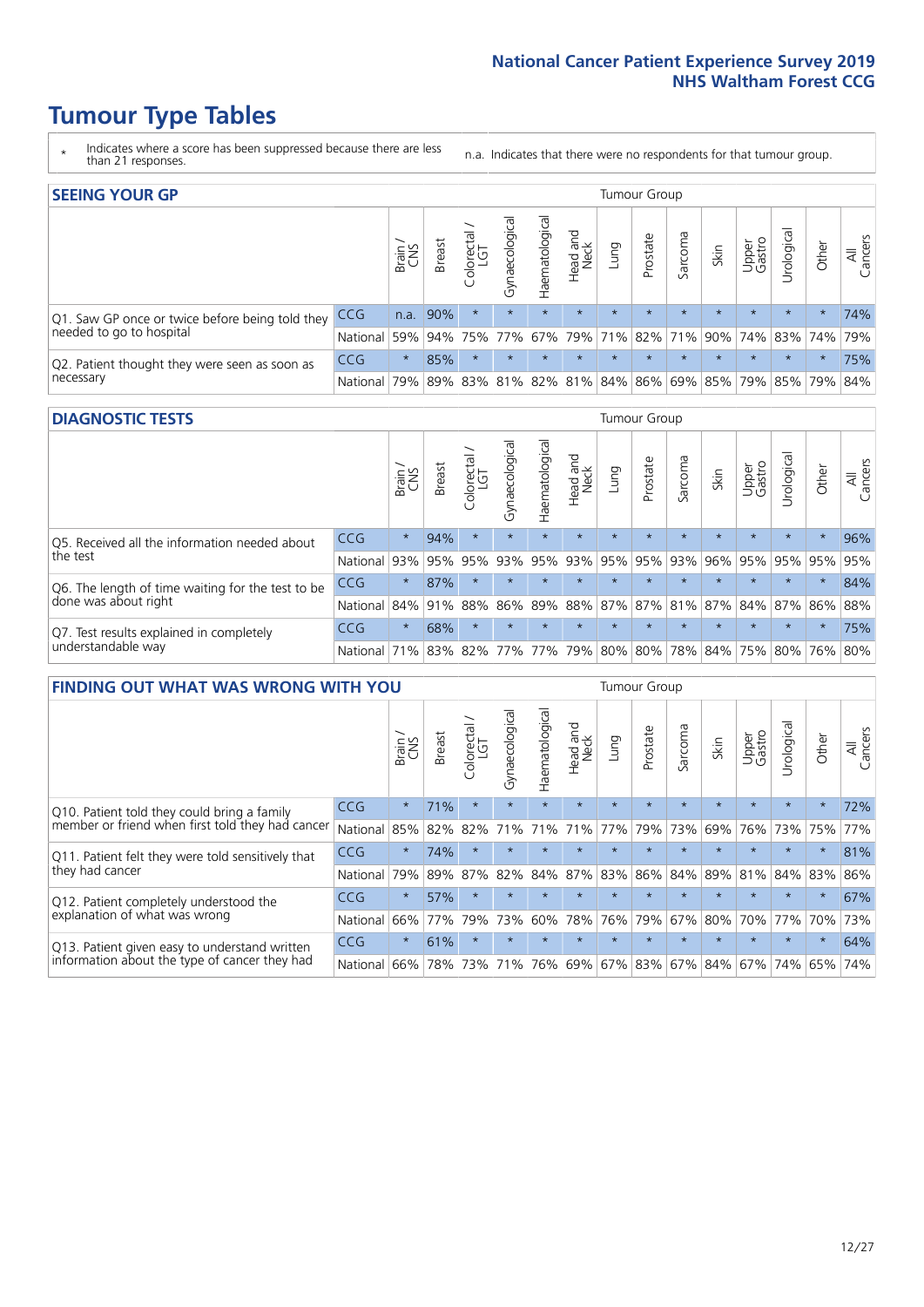# **Tumour Type Tables**

\* Indicates where a score has been suppressed because there are less than 21 responses.

n.a. Indicates that there were no respondents for that tumour group.

| <b>DECIDING THE BEST TREATMENT FOR YOU</b>         |          |         |               |                             |                |                |                         |         | <b>Tumour Group</b> |         |                                         |                 |            |         |                |
|----------------------------------------------------|----------|---------|---------------|-----------------------------|----------------|----------------|-------------------------|---------|---------------------|---------|-----------------------------------------|-----------------|------------|---------|----------------|
|                                                    |          | Brain   | <b>Breast</b> | olorectal.<br>LGT<br>$\cup$ | Gynaecological | Haematological | ead and<br>Neck<br>Head | Lung    | Prostate            | Sarcoma | Skin                                    | Upper<br>Gastro | Jrological | Other   | All<br>Cancers |
| Q14. Patient felt that treatment options were      | CCG      | $\star$ | 66%           | $\star$                     | $\star$        | $\star$        | $\star$                 | $\star$ | $\star$             | $\star$ | $\star$                                 | $\star$         | $\star$    | $\star$ | 73%            |
| completely explained                               | National | 85%     | 85%           | 85%                         | 85%            | 82%            | 87%                     | 84%     | 83%                 | 83%     | 89%                                     | 81%             | 83%        | 79%     | 83%            |
| Q15. Patient felt possible side effects were       | CCG      | $\star$ | 76%           | $\star$                     | $\star$        | $\star$        | $\star$                 | $\star$ | $\star$             | 大       |                                         | $\star$         | $\star$    | $\star$ | 71%            |
| definitely explained in an understandable way      | National | 69%     | 74%           | 76%                         | 75%            | 69%            | 73%                     | 74%     | 73%                 | 73%     | 77%                                     | 72%             | 71%        | 70%     | 73%            |
| Q16. Patient definitely given practical advice and | CCG      | $\star$ | 60%           | $\star$                     | $\star$        | $\star$        | $\star$                 | $\star$ | $\star$             | $\star$ | $\star$                                 | $\star$         | $\star$    | $\star$ | 64%            |
| support in dealing with side effects of treatment  | National | 63%     | 70%           | 70%                         | 69%            | 65%            | 70%                     | 69%     | 65%                 | 66%     | 71%                                     | 66%             | 63%        | 64%     | 67%            |
| Q17. Patient definitely told about side effects    | CCG      | $\star$ | 45%           | $\star$                     | $\star$        | $\star$        | $\star$                 | $\star$ | $\star$             | $\star$ | $\star$                                 | $\star$         | $\star$    | $\star$ | 53%            |
| that could affect them in the future               | National | 62%     | 57%           | 59%                         | 56%            | 51%            | 64%                     | 56%     | 66%                 | 54%     | 66%                                     | 53%             | 56%        | 52%     | 57%            |
| Q18. Patient definitely involved as much as they   | CCG      | $\star$ | 61%           | $\star$                     | $\star$        | $\star$        | $\star$                 | $\star$ | $\star$             | $\star$ | $\star$                                 | $\star$         | $\star$    | $\star$ | 73%            |
| wanted in decisions about care and treatment       | National | 79%     |               |                             |                |                |                         |         |                     |         | 81% 83% 81% 80% 81% 81% 84% 81% 87% 79% |                 | 79%        | 78% 81% |                |

#### **CLINICAL NURSE SPECIALIST (CNS)** Tumour Group

|                                                            |                                                                  | Brain   | <b>Breast</b>   | olorectal<br>LGT<br>U | $\overline{\sigma}$<br>aecologic<br>$\bar{\xi}$ | ᠊ᢛ<br>ت<br>Haematologi | Head and<br>Neck        | <b>Dun</b> | Prostate | Sarcoma | Skin    | Upper<br>Gastro | σ<br>rologica                   | Other   | All<br>Cancers |
|------------------------------------------------------------|------------------------------------------------------------------|---------|-----------------|-----------------------|-------------------------------------------------|------------------------|-------------------------|------------|----------|---------|---------|-----------------|---------------------------------|---------|----------------|
| Q19. Patient given the name of a CNS who                   | <b>CCG</b>                                                       | $\star$ | 93%             |                       | $\star$                                         | $\star$                | $\star$                 | $\star$    | $\star$  | $\star$ | $\star$ | $\star$         | $\star$                         | $\ast$  | 92%            |
| would support them through their treatment                 | National                                                         | 95%     | 95%             | 92%                   | 95%                                             |                        | 92% 91% 94% 91% 91% 91% |            |          |         |         | 93%             |                                 | 85% 89% | 92%            |
| Q20. Patient found it very or quite easy to                | CCG                                                              | $\star$ | 72%             |                       | $\star$                                         | $\star$                | $\star$                 | $\star$    | $\star$  | $\star$ | $\star$ | $\star$         | $\star$                         | $\star$ | 82%            |
| contact their CNS                                          | National                                                         |         | 86% 84% 88% 85% |                       |                                                 | 87%                    |                         |            |          |         |         |                 | 86% 86% 80% 86% 90% 85% 83% 83% |         | 85%            |
| . Patient got understandable answers to<br>O <sub>21</sub> | CCG                                                              | $\star$ | 79%             |                       | $\star$                                         | $\star$                | $\star$                 | $\star$    | $\star$  | $\star$ | $\star$ | $\star$         | $\star$                         | $\star$ | 90%            |
| important questions all or most of the time                | National 82% 87% 89% 86% 89% 88% 86% 87% 87% 93% 86% 87% 86% 87% |         |                 |                       |                                                 |                        |                         |            |          |         |         |                 |                                 |         |                |

| <b>SUPPORT FOR PEOPLE WITH CANCER</b>                                                             |            |         |               |            |                |                |                         |         | <b>Tumour Group</b> |         |         |                 |            |          |                |
|---------------------------------------------------------------------------------------------------|------------|---------|---------------|------------|----------------|----------------|-------------------------|---------|---------------------|---------|---------|-----------------|------------|----------|----------------|
|                                                                                                   |            | Brain   | <b>Breast</b> | Colorectal | Gynaecological | Haematological | ead and<br>Neck<br>Head | Lung    | Prostate            | Sarcoma | Skin    | Upper<br>Gastro | Jrological | Other    | All<br>Cancers |
| Q22. Hospital staff gave information about<br>support or self-help groups for people with         | <b>CCG</b> | $\star$ | 88%           | $\star$    | $\star$        | $\star$        | $\star$                 | $\star$ | $\star$             | $\star$ | $\star$ | $\star$         | $\star$    | $\star$  | 85%            |
| cancer                                                                                            | National   | 92%     | 92%           | 88%        | 87%            | 86%            | 88%                     | 87%     | 91%                 | 86%     | 90%     | 88%             | 81%        | 83%      | 88%            |
| Q23. Hospital staff discussed or gave information<br>about the impact cancer could have on day to | CCG        | $\star$ | 64%           | $\star$    | $\star$        | $\star$        | $\star$                 | $\star$ | $\star$             | $\star$ | $\star$ | $\star$         | $\star$    | $\star$  | 78%            |
| day activities                                                                                    | National   | 84%     | 86%           | 85%        | 82%            | 84%            | 84%                     | 83%     | 88%                 | 81%     | 86%     | 83%             | 78%        | 79%      | 84%            |
| Q24. Hospital staff gave information on getting                                                   | CCG        | $\star$ | 44%           | $\star$    | $\star$        |                | $\star$                 | $\star$ | $\star$             | $\star$ | $\star$ | $\star$         | $\star$    | $^\star$ | 60%            |
| financial help or possible benefits                                                               | National   | 78%     | 68%           | 61%        | 66%            | 61%            | 67%                     | 72%     | 55%                 | 64%     | 60%     | 64%             | 47%        | 59%      | 63%            |
| Q25. Hospital staff told patient they could get                                                   | CCG        | $\star$ | 68%           | $\star$    | $\star$        |                | $\star$                 | $\star$ | $\star$             | $\star$ |         | $\star$         | $\star$    | $\star$  | 79%            |
| free prescriptions                                                                                | National   | 82%     | 81%           | 83%        | 79%            | 87%            |                         |         | 84% 86% 80%         | 78%     | 71%     | 84%             | 73%        | 81%      | 82%            |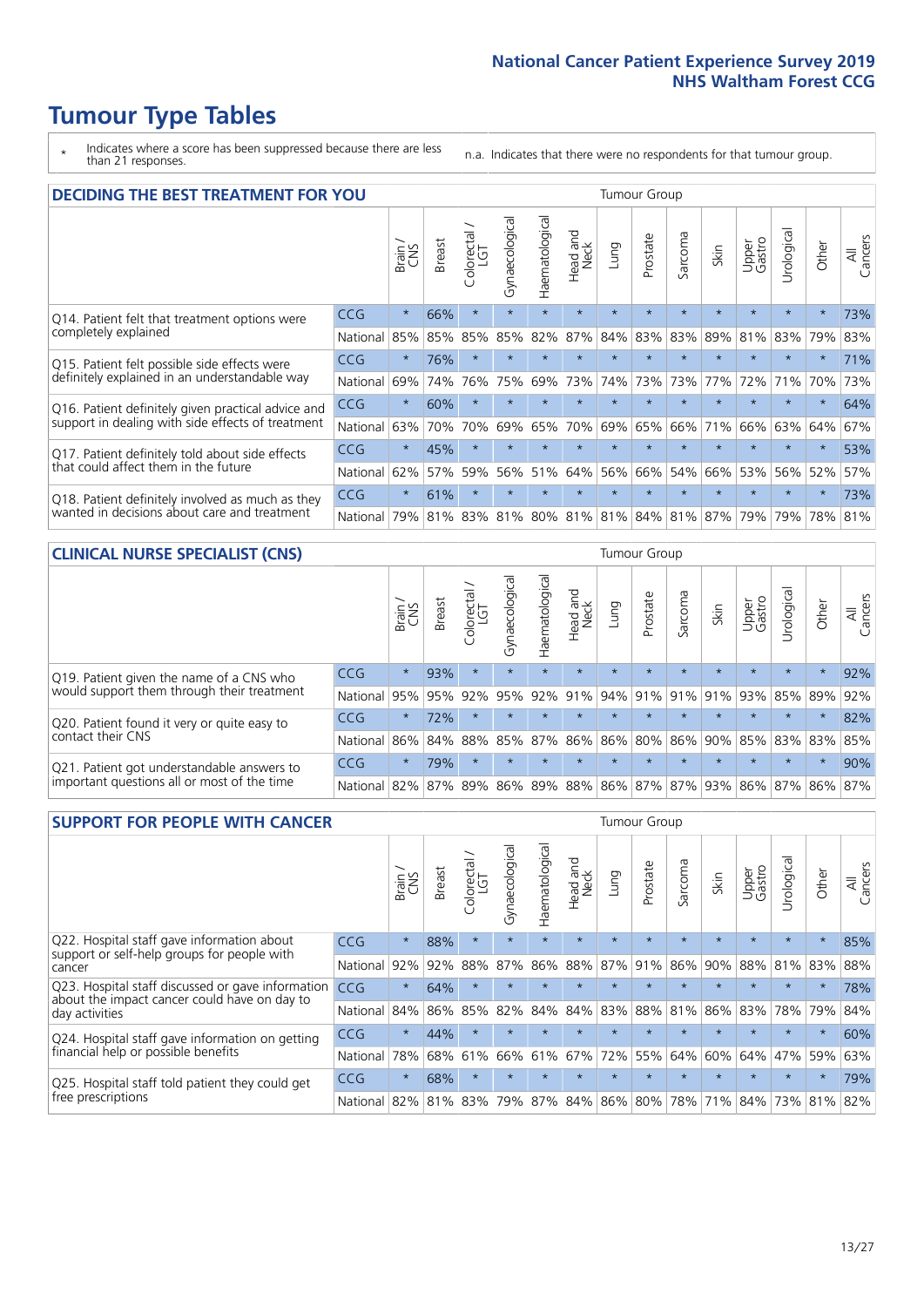# **Tumour Type Tables**

- \* Indicates where a score has been suppressed because there are less than 21 responses.
- n.a. Indicates that there were no respondents for that tumour group.

| <b>OPERATIONS</b>                                |            |              |               |            |                |                |                  |         | Tumour Group            |         |         |                 |                                             |         |                |
|--------------------------------------------------|------------|--------------|---------------|------------|----------------|----------------|------------------|---------|-------------------------|---------|---------|-----------------|---------------------------------------------|---------|----------------|
|                                                  |            | Brain<br>CNS | <b>Breast</b> | Colorectal | Gynaecological | Haematological | Head and<br>Neck | Dung    | Prostate                | Sarcoma | Skin    | Upper<br>Gastro | σ<br>Jrologica                              | Other   | All<br>Cancers |
| Q27. Beforehand, patient had all the information | <b>CCG</b> | $\star$      | 94%           | $\star$    | $\star$        | $\star$        | $\star$          | $\star$ | $\star$                 | $\star$ | $\star$ | $\star$         | $\star$                                     | $\star$ | 98%            |
| needed about the operation                       | National   | 96%          |               | 97% 96%    | 96%            |                |                  |         | 94% 96% 95% 97% 95% 96% |         |         |                 | 96% 95% 95%                                 |         | 96%            |
| Q28. Afterwards, staff completely explained how  | <b>CCG</b> | $\star$      | 74%           | $\star$    | $\star$        | $\star$        | $\star$          | $\star$ | $\star$                 | $\star$ | $\star$ | $\star$         | $\star$                                     | $\star$ | 79%            |
| operation had gone in understandable way         | National I | 76%          |               | 79% 83%    |                |                |                  |         |                         |         |         |                 | 79% 78% 79% 79% 78% 80% 82% 79% 76% 77% 79% |         |                |

#### **HOSPITAL CARE AS AN INPATIENT** Tumour Group

|                                                                                                  |              | Brain   | <b>Breast</b> | ╮<br>Colorectal /<br>LGT | Gynaecological | Haematological          | Head and<br>Neck | Lung    | Prostate | Sarcoma | Skin        | Upper<br>Gastro | Urological | Other   | All<br>Cancers |
|--------------------------------------------------------------------------------------------------|--------------|---------|---------------|--------------------------|----------------|-------------------------|------------------|---------|----------|---------|-------------|-----------------|------------|---------|----------------|
| Q30. Hospital staff didn't talk in front of patient                                              | CCG          | $\star$ | 76%           | $\star$                  | $\star$        | $\star$                 | $\star$          | $\star$ | $\star$  | n.a.    | $\star$     | $\star$         | $\star$    | $\star$ | 85%            |
| as if patient wasn't there                                                                       | National     | 81%     | 86%           | 81%                      | 83%            | 84%                     | 83%              | 81%     | 88%      | 86%     | 86%         | 81%             | 83%        | 82%     | 84%            |
| 031. Patient had confidence and trust in all                                                     | CCG          | $\star$ | 80%           | $\star$                  | $\star$        | $\star$                 | $\star$          | $\star$ | $\star$  | n.a.    | $\star$     | $\star$         | $\star$    | $\star$ | 83%            |
| doctors treating them                                                                            | National 82% |         | 83%           | 85%                      | 83%            | 82%                     |                  | 87% 83% | 89%      | 86%     | 85%         | 81%             | 85%        | 80%     | 84%            |
| Q32. Patient's family or someone close definitely                                                | CCG          | $\star$ | $\star$       | $\star$                  | $\star$        | $\star$                 | $\star$          | $\star$ | $\star$  | n.a.    | $\star$     | $\star$         | $\star$    | $\star$ | 74%            |
| felt able to talk to a doctor                                                                    | National     | 67%     | 72%           | 73%                      | 72%            | 74%                     | 75%              | 74%     | 72%      | 71%     | 74%         | 73%             | 71%        | 69%     | 72%            |
| Q33. Patient had confidence and trust in all the                                                 | CCG          | $\star$ | 52%           | $\star$                  | $\star$        | $\star$                 | $\star$          | $\star$ | $\star$  | n.a.    | $\star$     | $\star$         | $\star$    | $\star$ | 69%            |
| ward nurses treating them                                                                        | National     | 72%     | 73%           | 72%                      | 71%            | 77%                     | 75%              | 77%     | 79%      | 74%     | 75%         | 73%             | 77%        | 69%     | 74%            |
| Q34. Patient thought there were always or nearly                                                 | CCG          | $\star$ | 48%           | $\star$                  | $\star$        | $\star$                 | $\star$          | $\star$ | $\star$  | n.a.    | $\star$     | $\star$         | $\star$    | $\star$ | 61%            |
| always enough nurses on duty to care for them                                                    | National     | 68%     | 64%           | 62%                      | 63%            | 63%                     | 65%              | 68%     | 72%      | 65%     | 70%         | 65%             | 66%        | 60%     | 64%            |
| Q35. All hospital staff asked patient what name                                                  | CCG          | $\star$ | 38%           | $\star$                  | $\star$        | $\star$                 | $\star$          | $\star$ | $\star$  | n.a.    | $\star$     | $\star$         | $\star$    | $\star$ | 46%            |
| they prefer to be called by                                                                      | National     | 68%     | 62%           | 74%                      | 65%            | 72%                     | 71%              | 76%     | 72%      | 74%     | 70%         | 78%             | 76%        | 69%     | 71%            |
| Q36. Patient always given enough privacy when                                                    | CCG          | $\star$ | 88%           | $\star$                  | $\star$        | $\star$                 | $\star$          | $\star$ | $\star$  | n.a.    | $\star$     | $\star$         | $\star$    | $\star$ | 86%            |
| discussing condition or treatment                                                                | National     | 78%     | 84%           | 85%                      | 81%            | 86%                     | 87%              | 84%     | 88%      | 84%     | 84%         | 84%             | 85%        | 82%     | 85%            |
| Q37. Patient definitely found hospital staff to                                                  | CCG          | $\star$ | $\star$       | $\star$                  | $\star$        | $\star$                 | $\star$          | $\star$ | $\star$  | n.a.    | $\star$     | $\star$         | $\star$    | $\star$ | 56%            |
| discuss worries or fears during their inpatient visit                                            | National     | 45%     |               |                          | 51% 55% 51%    |                         | 56% 52%          | 49%     | 53%      | 54%     |             | 51% 53%         | 49%        | 46%     | 52%            |
| Q38. Hospital staff definitely did everything they                                               | CCG          | $\star$ | 83%           | $\star$                  | $\star$        | $\star$                 | $\star$          | $\star$ | $\star$  | n.a.    | n.a.        | $\star$         | $\star$    | $\star$ | 87%            |
| could to help control pain                                                                       | National     | 85%     | 83%           | 84%                      | 82%            | 82%                     | 80%              | 84%     | 85%      | 83%     | 85%         | 82%             | 81%        | 82%     | 83%            |
| Q39. Patient always felt they were treated with                                                  | CCG          | $\star$ | 96%           | $\star$                  | $\star$        | $\star$                 | $\star$          | $\star$ | $\star$  | n.a.    | $\star$     | $\star$         | $\star$    | $\star$ | 93%            |
| respect and dignity while in hospital                                                            | National 85% |         | 87%           | 87%                      | 85%            | 89%                     |                  | 87% 88% | 91%      | 89%     | 89%         | 88%             | 90%        | 86%     | 88%            |
| Q40. Patient given clear written information<br>about what should or should not do after leaving | CCG          | $\star$ | 76%           | $\star$                  | $\star$        | $\star$                 | $\star$          | $\star$ | $\star$  | n.a.    | $\star$     | $\star$         | $\star$    | $\star$ | 86%            |
| hospital                                                                                         | National 80% |         | 89%           | 86%                      | 86%            | 83%                     | 87%              | 82%     | 91%      | 85%     | 90%         | 82%             | 87%        | 83%     | 86%            |
| Q41. Hospital staff told patient who to contact<br>if worried about condition or treatment after | CCG          | $\star$ | 88%           | $\star$                  | $\star$        | $\star$                 | $\star$          | $\star$ | $\star$  | n.a.    | $\star$     | $\star$         | $\star$    | $\star$ | 92%            |
| leaving hospital                                                                                 | National 94% |         |               |                          |                | 95% 95% 93% 96% 93% 92% |                  |         | 96%      |         | 94% 95% 92% |                 |            | 92% 93% | 94%            |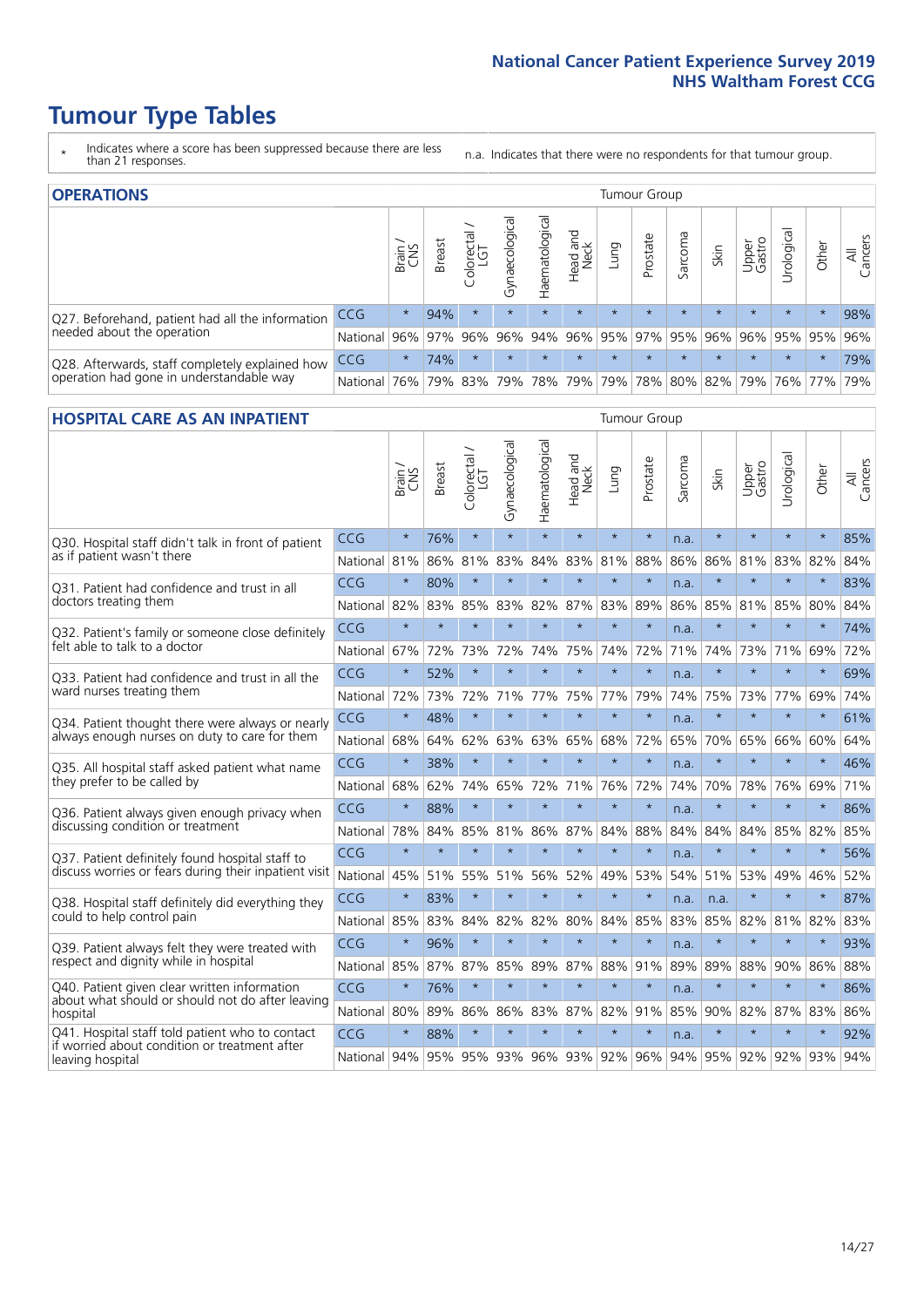# **Tumour Type Tables**

- \* Indicates where a score has been suppressed because there are less than 21 responses.
- n.a. Indicates that there were no respondents for that tumour group.

| <b>HOSPITAL CARE AS A DAY PATIENT / OUTPATIENT</b>                                                                    |            |         |               |            |                |                |                         |         | <b>Tumour Group</b> |                               |         |                 |            |         |                |  |  |  |  |  |  |  |  |
|-----------------------------------------------------------------------------------------------------------------------|------------|---------|---------------|------------|----------------|----------------|-------------------------|---------|---------------------|-------------------------------|---------|-----------------|------------|---------|----------------|--|--|--|--|--|--|--|--|
|                                                                                                                       |            | Brain   | <b>Breast</b> | Colorectal | Gynaecological | Haematological | ead and<br>Neck<br>Head | Lung    | Prostate            | arcoma<br>$\overline{\Omega}$ | Skin    | Upper<br>Gastro | Urological | Other   | All<br>Cancers |  |  |  |  |  |  |  |  |
| Q43. Patient definitely found hospital staff to                                                                       | CCG        | $\star$ | 44%           | $\star$    | $\star$        | $\star$        | $\star$                 | $\star$ | $\star$             | $\star$                       | $\star$ | $\star$         | $\star$    | $\star$ | 60%            |  |  |  |  |  |  |  |  |
| discuss worries or fears during their outpatient or<br>day case visit                                                 | National   | 66%     | 68%           | 73%        | 70%            | 73%            | 72%                     | 70%     | 74%                 | 72%                           | 72%     | 71%             | 67%        | 68%     | 71%            |  |  |  |  |  |  |  |  |
| Q44. Cancer doctor had the right documents at<br>patient's last outpatient appointment                                | CCG        | $\star$ | 95%           | $\star$    | $\star$        |                | $\star$                 | $\star$ | $\star$             | $\star$                       |         | $\star$         | $\star$    | $\star$ | 97%            |  |  |  |  |  |  |  |  |
|                                                                                                                       | National   | 94%     | 96%           | 96%        | 96%            | 97%            | 96%                     | 96%     | 96%                 | 96%                           | 96%     | 94%             | 96%        | 95%     | 96%            |  |  |  |  |  |  |  |  |
| Q46. Beforehand patient completely had                                                                                | <b>CCG</b> | $\star$ | 90%           | $\star$    |                |                | $\star$                 | $\star$ | $\star$             | n.a.                          | n.a.    | $\star$         | $\star$    | $\star$ | 91%            |  |  |  |  |  |  |  |  |
| all information needed about radiotherapy<br>treatment                                                                | National   | 91%     | 88%           | 83%        | 88%            | 84%            | 86%                     | 86%     | 88%                 | 88%                           | 84%     | 86%             | 83%        | 84%     | 86%            |  |  |  |  |  |  |  |  |
| Q47. Patient completely given understandable<br>information about whether radiotherapy was                            | <b>CCG</b> | $\star$ | 48%           | $\star$    | $\star$        | $\star$        | $\star$                 | $\star$ | $\star$             | n.a.                          | n.a.    | $\star$         | $\star$    | $\star$ | 61%            |  |  |  |  |  |  |  |  |
| working                                                                                                               | National   | 56%     | 60%           | 57%        | 61%            | 62%            | 63%                     | 59%     | 60%                 | 67%                           | 57%     | 52%             | 59%        | 59%     | 60%            |  |  |  |  |  |  |  |  |
| Q49. Beforehand patient completely had all                                                                            | CCG        | $\star$ | 65%           | $\star$    | $\star$        | $\star$        | $\star$                 | $\star$ | $\star$             | n.a.                          | $\star$ | $\star$         | $\star$    | $\ast$  | 81%            |  |  |  |  |  |  |  |  |
| information needed about chemotherapy<br>treatment                                                                    | National   | 80%     | 82%           | 86%        | 87%            | 85%            | 79%                     | 84%     | 86%                 | 86%                           | 90%     | 84%             | 85%        | 85%     | 84%            |  |  |  |  |  |  |  |  |
| Q50. Patient given enough information about<br>whether chemotherapy was working in a<br>completely understandable way | <b>CCG</b> | $\star$ | 59%           | $\star$    |                |                | $\star$                 | $\star$ | $\star$             | n.a.                          | $\star$ |                 |            | $\star$ | 71%            |  |  |  |  |  |  |  |  |
|                                                                                                                       | National   | 54%     | 62%           | 64%        | 68%            | 75%            |                         | 57% 67% | 66%                 | 71%                           | 79%     | 61%             | 68%        | 69%     | 68%            |  |  |  |  |  |  |  |  |

#### **HOME CARE AND SUPPORT** Tumour Group

|                                                                                                                   |                 | Brain   | <b>Breast</b> | Colorectal<br>LGT | ᢛ<br>Gynaecologic | Haematological | Head and<br>Neck | <b>Dung</b>     | Prostate | Sarcoma | Skin    | Upper<br>Gastro | rologica | Other   | All<br>Cancers |
|-------------------------------------------------------------------------------------------------------------------|-----------------|---------|---------------|-------------------|-------------------|----------------|------------------|-----------------|----------|---------|---------|-----------------|----------|---------|----------------|
| Q51. Hospital staff definitely gave family or<br>someone close all the information needed to<br>help care at home | <b>CCG</b>      | $\star$ | 43%           | $\star$           | $\star$           | $\star$        | $\star$          | $\star$         | $\star$  | $\star$ | $\star$ | $\star$         | $\star$  | $\star$ | 58%            |
|                                                                                                                   | National        | 58%     | 58%           | 63%               | 57%               | 62%            |                  | 67%   59%   61% |          |         | 62% 65% | 60%             | 59% 55%  |         | 60%            |
| Q52. Patient definitely given enough support<br>from health or social services during treatment                   | <b>CCG</b>      | $\star$ | 36%           |                   | $\star$           |                | $\star$          |                 | $\star$  |         |         | $\star$         | $\star$  | $\star$ | 48%            |
|                                                                                                                   | National        | 42%     | 52%           | 60%               |                   | 45% 51%        | 59%              | 50%             | 48%      |         | 53% 57% | 54%             | 48% 51%  |         | 52%            |
| Q53. Patient definitely given enough support<br>from health or social services after treatment                    | <b>CCG</b>      | n.a.    | $\star$       | $\star$           | $\star$           |                | $\star$          | $\star$         | $\star$  | $\star$ | $\star$ | $\star$         | $\star$  | $\star$ | 44%            |
|                                                                                                                   | <b>National</b> | 39%     | 41% 53%       |                   | 39%               | $ 43\% $       | 56%              | 40%             | 46%      | 48%     | 59%     | 47%             | 44%      | 44%     | 45%            |

| <b>CARE FROM YOUR GENERAL PRACTICE</b>                                                                     |              |         |               |                   |                |                                     |                                     |         | Tumour Group                |         |         |                 |           |         |                |  |  |  |  |  |
|------------------------------------------------------------------------------------------------------------|--------------|---------|---------------|-------------------|----------------|-------------------------------------|-------------------------------------|---------|-----------------------------|---------|---------|-----------------|-----------|---------|----------------|--|--|--|--|--|
|                                                                                                            |              | Brain,  | <b>Breast</b> | Colorectal<br>LGT | Gynaecological | $\overline{\sigma}$<br>Haematologic | Head and<br>Neck                    | Lung    | Prostate                    | Sarcoma | Skin    | Upper<br>Gastro | Urologica | Other   | All<br>Cancers |  |  |  |  |  |
| Q54. GP given enough information about<br>patient's condition and treatment                                | <b>CCG</b>   | $\star$ | 95%           | $\star$           | $\star$        | $\star$                             | $\star$                             | $\star$ | $\star$                     | $\star$ | $\star$ | $\star$         | $\star$   | $\star$ | 96%            |  |  |  |  |  |
|                                                                                                            | National 91% |         |               | 96% 95%           | 95%            |                                     | 96% 94% 94% 96% 94% 96% 93% 95% 94% |         |                             |         |         |                 |           |         | 95%            |  |  |  |  |  |
| Q55. General practice staff definitely did<br>everything they could to support patient during<br>treatment | <b>CCG</b>   | $\star$ | 39%           | $\star$           | $\star$        | $\star$                             | $\star$                             | $\star$ | $\star$                     | $\star$ | $\star$ | $\star$         | $\star$   | $\star$ | 50%            |  |  |  |  |  |
|                                                                                                            | National     | 55%     |               | 58% 59%           | 56%            |                                     | 56% 59%                             |         | 56% 64% 56% 65% 59% 59% 55% |         |         |                 |           |         | 58%            |  |  |  |  |  |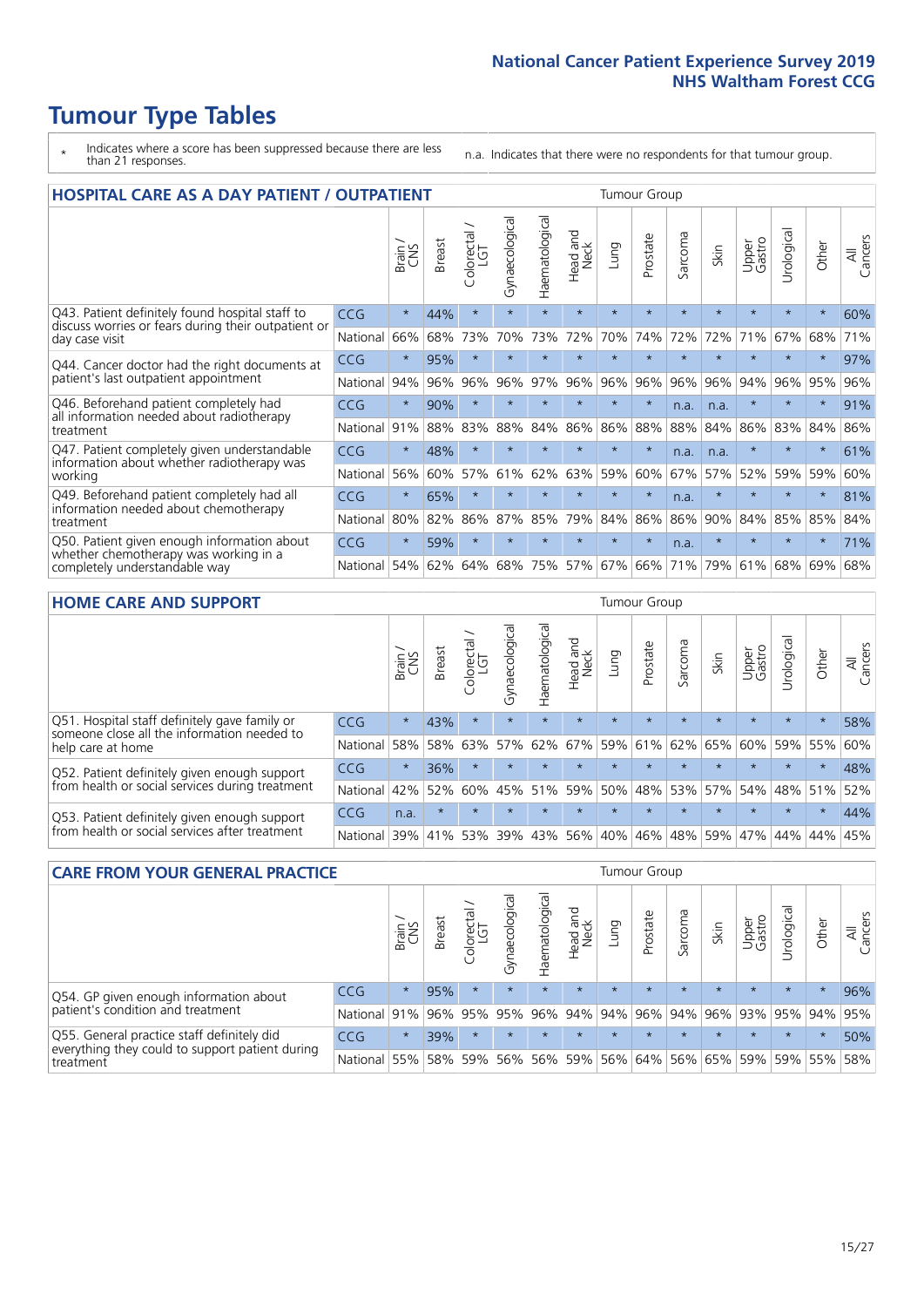# **Tumour Type Tables**

- \* Indicates where a score has been suppressed because there are less than 21 responses.
- n.a. Indicates that there were no respondents for that tumour group.

#### **YOUR OVERALL NHS CARE** THE TWO CONTROLLER THE THE THROUP CHANGE THE TUMOUR GROUP

|                                                                                                |            | Brain<br>CNS | <b>Breast</b> | Colorectal<br>LGT | Gynaecological | Haematological | ead and<br>Neck<br>Head | Lung    | Prostate | arcoma<br>$\sqrt{ }$ | Skin    | Upper<br>Gastro | ত্ত<br>Urologia | Other   | All<br>Cancers |  |  |  |  |
|------------------------------------------------------------------------------------------------|------------|--------------|---------------|-------------------|----------------|----------------|-------------------------|---------|----------|----------------------|---------|-----------------|-----------------|---------|----------------|--|--|--|--|
| Q56. Different people treating and caring for                                                  | <b>CCG</b> | $\star$      | 55%           | $\star$           | $\star$        | $\star$        | $\star$                 | $\star$ | $\star$  | $\star$              | $\star$ | $\star$         | $\star$         | $\star$ | 59%            |  |  |  |  |
| patient always work well together to give best<br>possible care                                | National   | 60%          | 73%           | 73%               | 69%            | 75%            | 73%                     | 73%     | 75%      | 70%                  | 79%     | 69%             | 74%             | 68%     | 73%            |  |  |  |  |
| Q57. Patient given a care plan                                                                 | <b>CCG</b> | $\star$      | 32%           | $\star$           | $\star$        |                | $\star$                 | $\star$ | $\star$  | n.a.                 | $\star$ | $\star$         | $\star$         | $\ast$  | 37%            |  |  |  |  |
|                                                                                                | National   | 36%          | 41%           | 40%               | 34%            | 36%            | 39%                     | 36%     | 40%      | 34%                  | 44%     | 36%             | 33%             | 31%     | 38%            |  |  |  |  |
| Q58. Overall the administration of care was good<br>or very good                               | <b>CCG</b> | $\star$      | 80%           | $\star$           |                |                |                         |         | $\star$  | $\star$              | $\star$ |                 |                 |         | 87%            |  |  |  |  |
|                                                                                                | National   | 85%          | 90%           | 88%               | 87%            | 91%            | 90%                     | 90%     | 88%      | 88%                  | 90%     | 86%             | 85%             | 87%     | 89%            |  |  |  |  |
| Q59. Patient felt length of time for attending                                                 | <b>CCG</b> | $\star$      | 44%           | $\star$           |                |                | $\star$                 | $\star$ | $\star$  | $\star$              | $\star$ |                 |                 | $\star$ | 57%            |  |  |  |  |
| clinics and appointments for cancer was about<br>right                                         | National   | 58%          | 68%           | 73%               | 66%            | 66%            | 71%                     | 71%     | 76%      | 68%                  | 73%     | 66%             | 75%             | 64%     | 69%            |  |  |  |  |
| Q60. Someone discussed with patient whether<br>they would like to take part in cancer research | <b>CCG</b> | $\star$      | 26%           | $\star$           | $\star$        |                |                         | $\star$ | $\star$  | $\star$              | $\star$ |                 |                 | $\star$ | 40%            |  |  |  |  |
|                                                                                                | National   | 42%          | 30%           | 32%               | 31%            | 33%            | 21%                     | 34%     | 31%      | 36%                  | 20%     | 36%             | 21%             | 32%     | 30%            |  |  |  |  |
| Q61. Patient's average rating of care scored from<br>very poor to very good                    | <b>CCG</b> | $\star$      | 7.8           | $\star$           | $\star$        |                | $\star$                 | $\star$ | $\star$  | $\star$              | $\star$ | $\star$         | $\star$         | $\ast$  | 8.5            |  |  |  |  |
|                                                                                                | National   | 8.6          | 8.9           | 8.8               | 8.7            | 8.9            | 8.8                     | 8.8     | 8.8      | 8.8                  | 8.9     | 8.7             | 8.7             | 8.7     | 8.8            |  |  |  |  |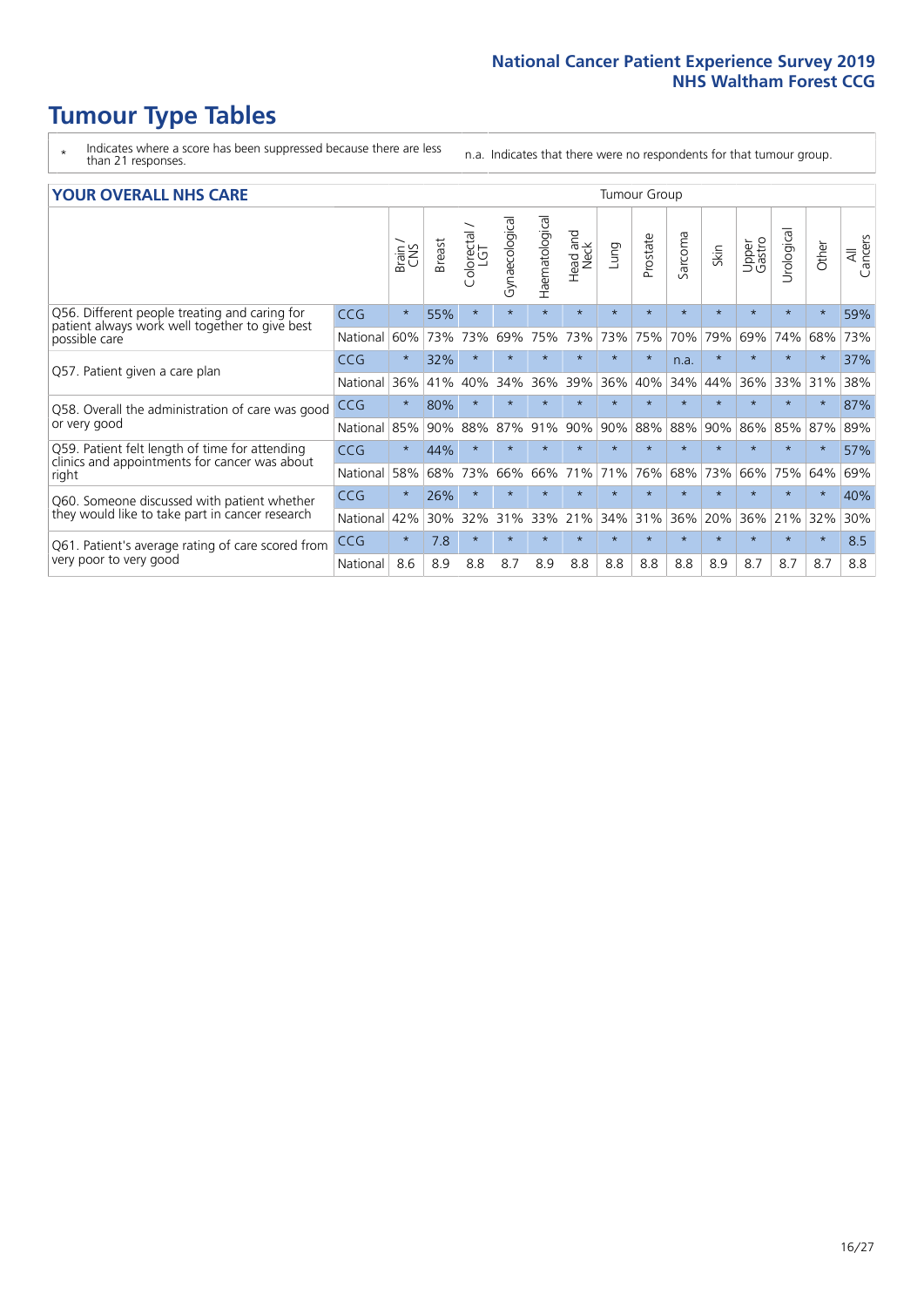### **Year on Year Charts**





#### **DIAGNOSTIC TESTS**





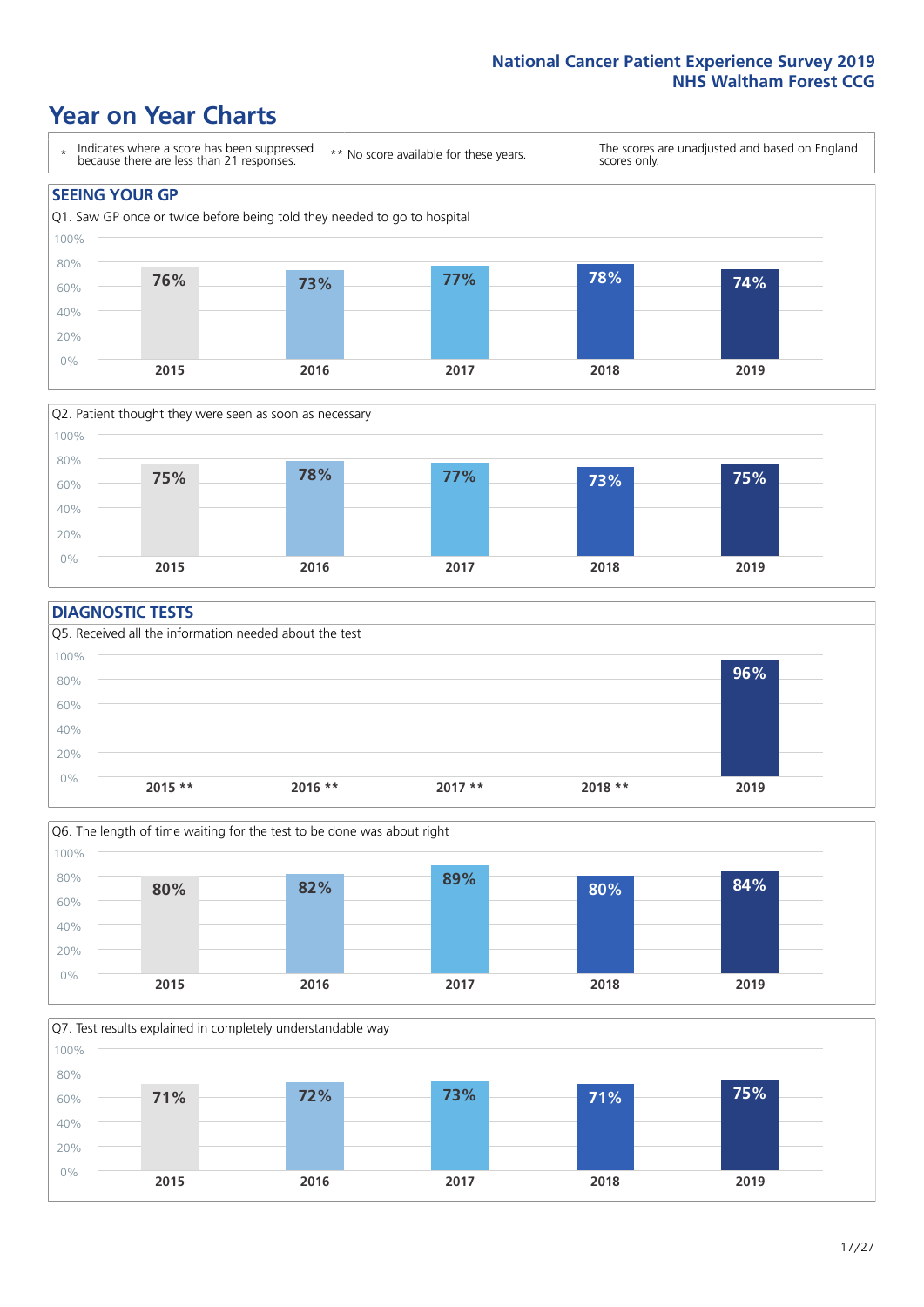### **Year on Year Charts**

\* Indicates where a score has been suppressed because there are less than 21 responses. \*\* No score available for these years. The scores are unadjusted and based on England scores only. **FINDING OUT WHAT WAS WRONG WITH YOU** Q10. Patient told they could bring a family member or friend when first told they had cancer 0% 20% 40% 60% 80% 100% **2015 \*\* 2016 2017 2018 2019 70% 68% 72% 72%**







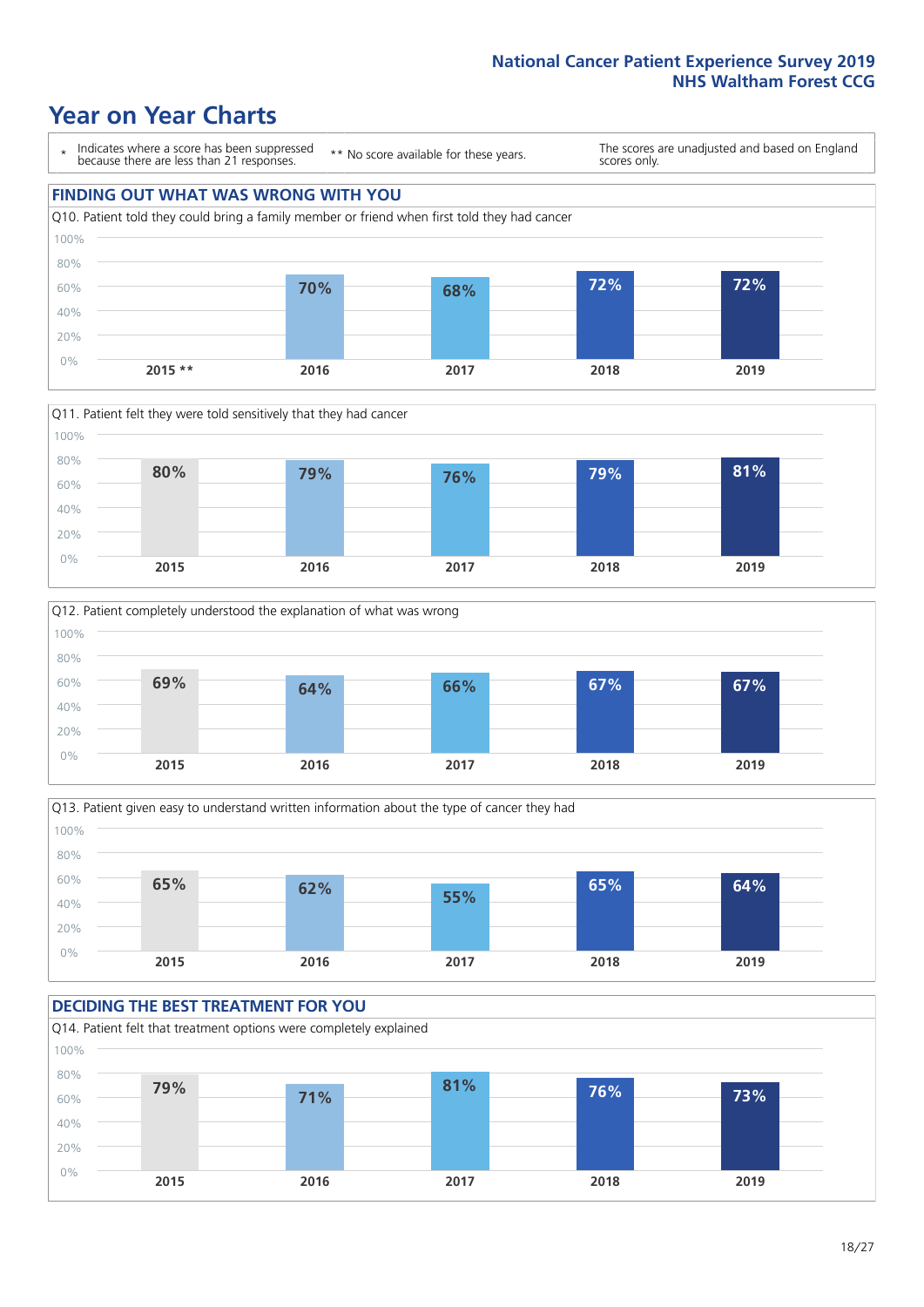### **Year on Year Charts**







Q18. Patient definitely involved as much as they wanted in decisions about care and treatment  $0%$ 20% 40% 60% 80% 100% **2015 \*\* 2016 \*\* 2017 \*\* 2018 \*\* 2019 73%**

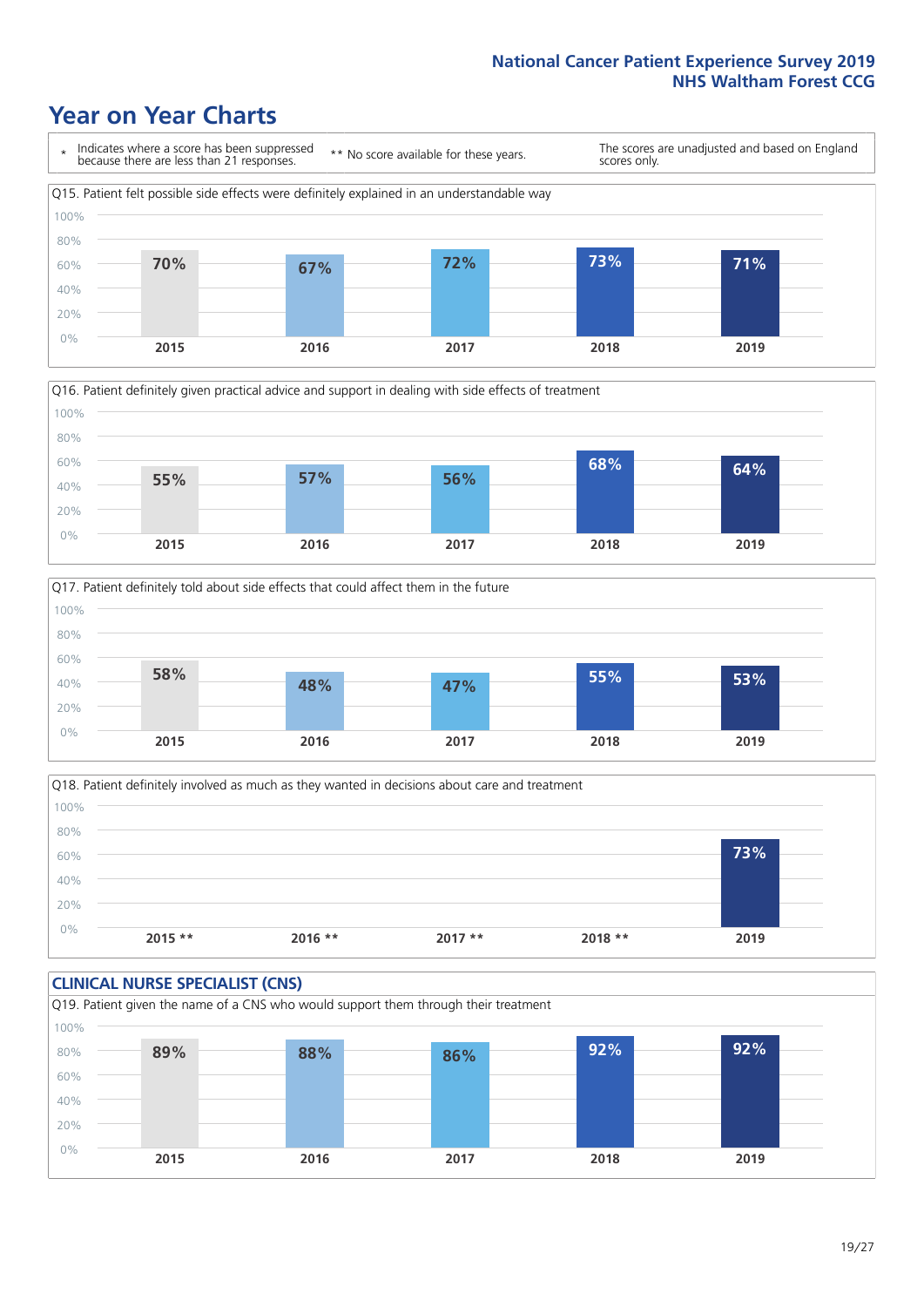### **Year on Year Charts**











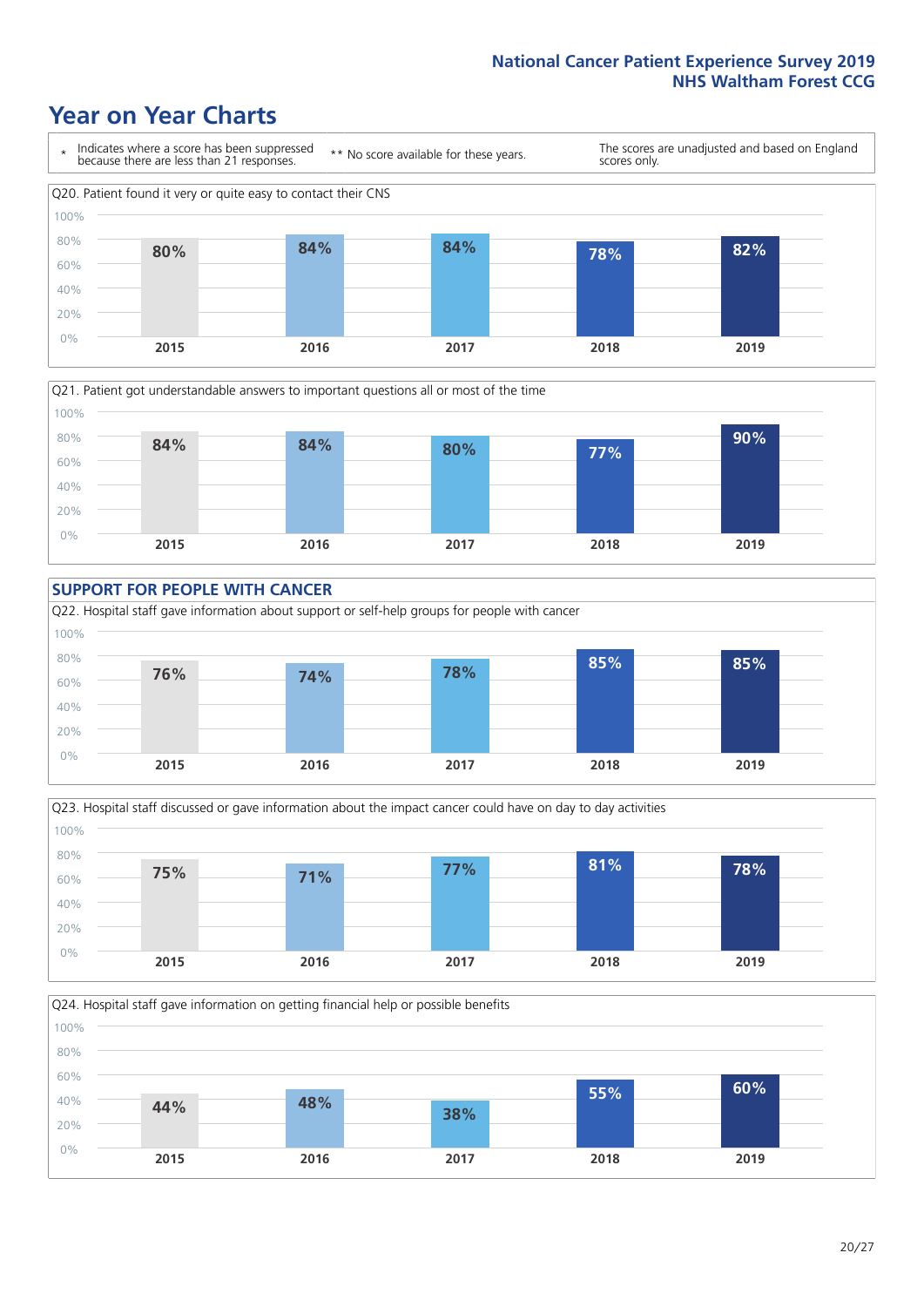### **Year on Year Charts**



#### **OPERATIONS**





#### **HOSPITAL CARE AS AN INPATIENT** Q30. Hospital staff didn't talk in front of patient as if patient wasn't there 0% 20% 40% 60% 80% 100% **2015 \*\* 2016 \*\* 2017 \*\* 2018 \*\* 2019 85%**

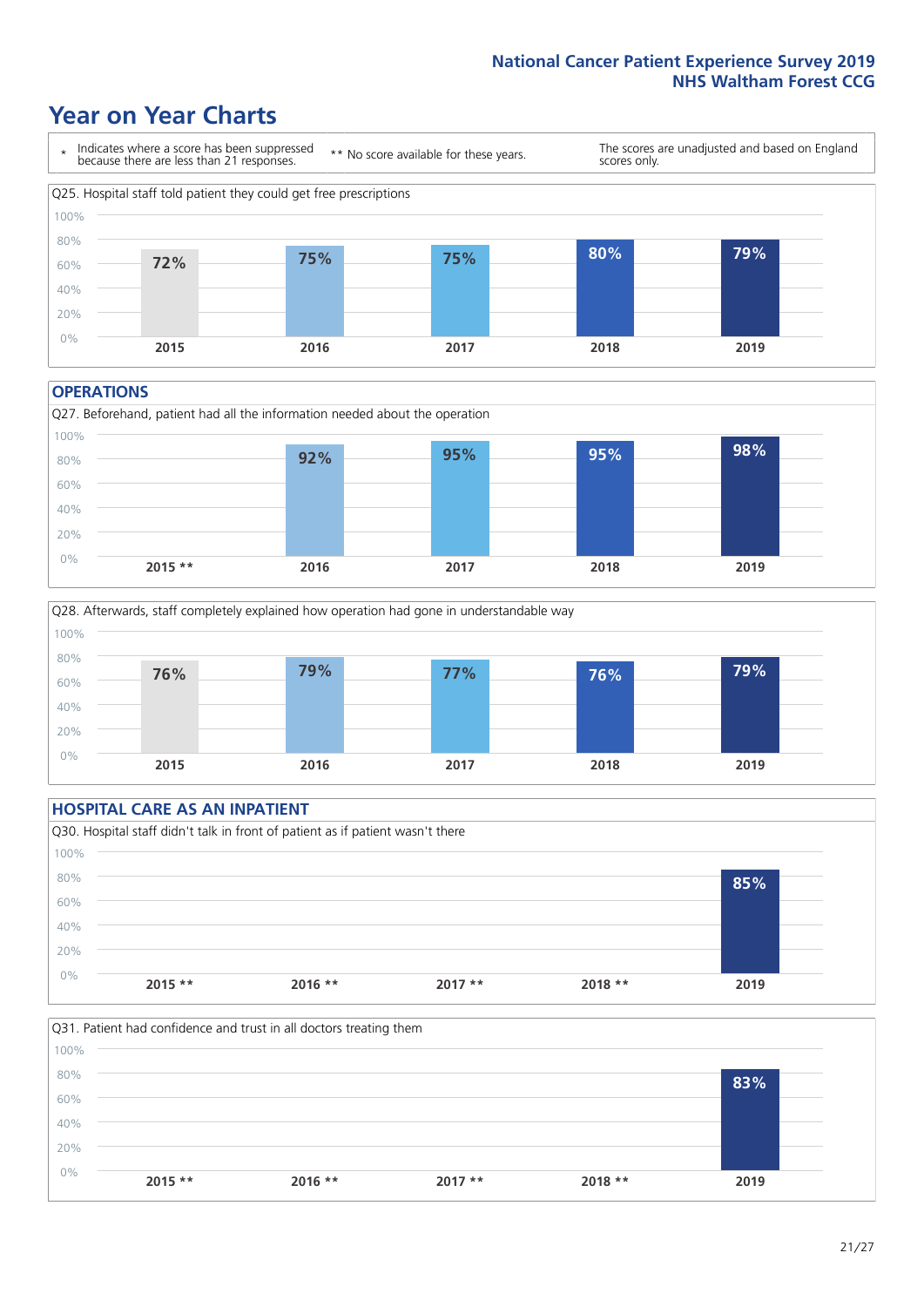### **Year on Year Charts**









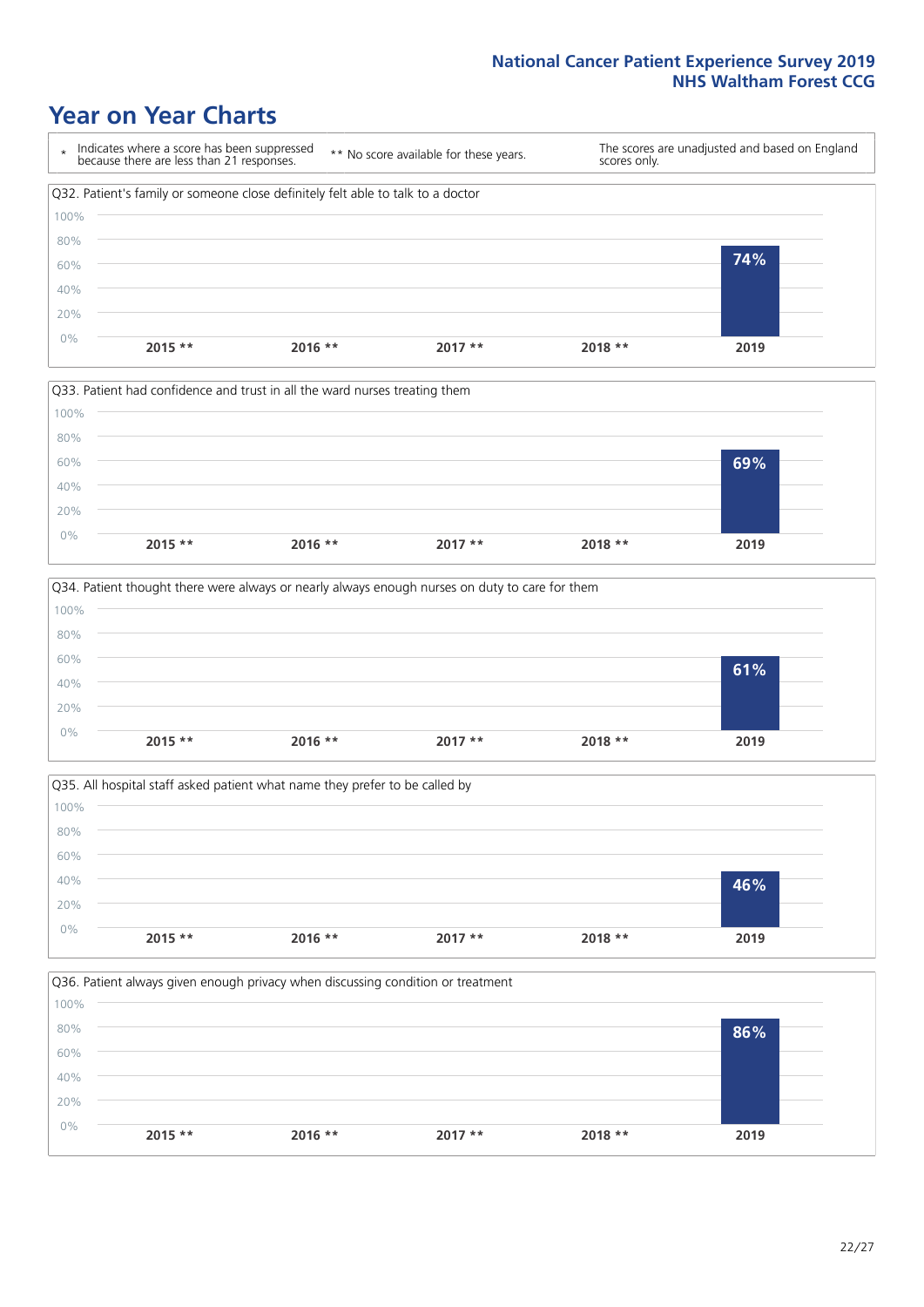### **Year on Year Charts**







![](_page_22_Figure_5.jpeg)

![](_page_22_Figure_6.jpeg)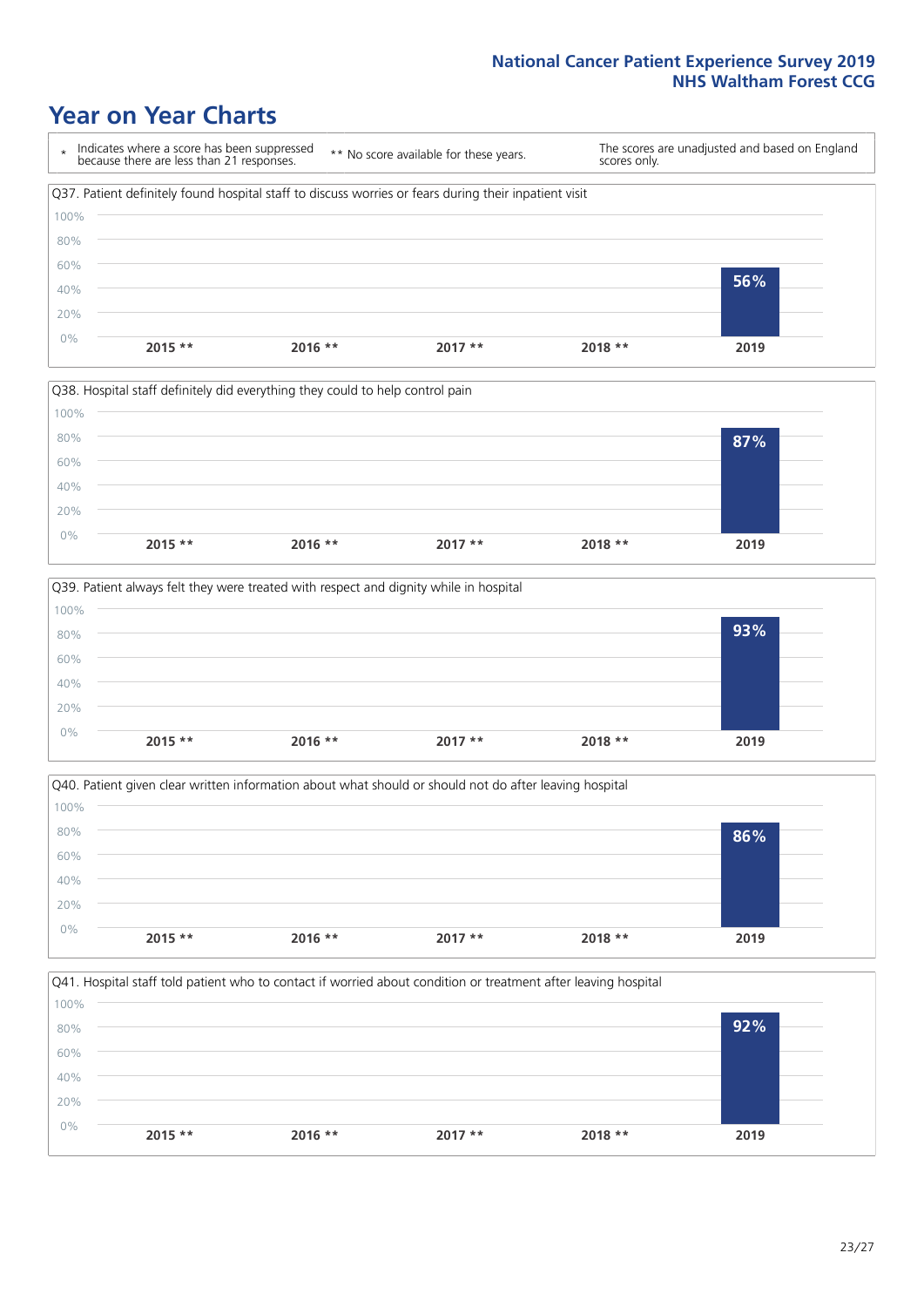### **Year on Year Charts**

\* Indicates where a score has been suppressed because there are less than 21 responses.

\*\* No score available for these years.

The scores are unadjusted and based on England scores only.

#### **HOSPITAL CARE AS A DAY PATIENT / OUTPATIENT**

![](_page_23_Figure_6.jpeg)

![](_page_23_Figure_7.jpeg)

![](_page_23_Figure_8.jpeg)

![](_page_23_Figure_9.jpeg)

Q49. Beforehand patient completely had all information needed about chemotherapy treatment 0% 20% 40% 60% 80% 100% **2015 2016 2017 2018 2019 77% 78% 85% 83% 81%**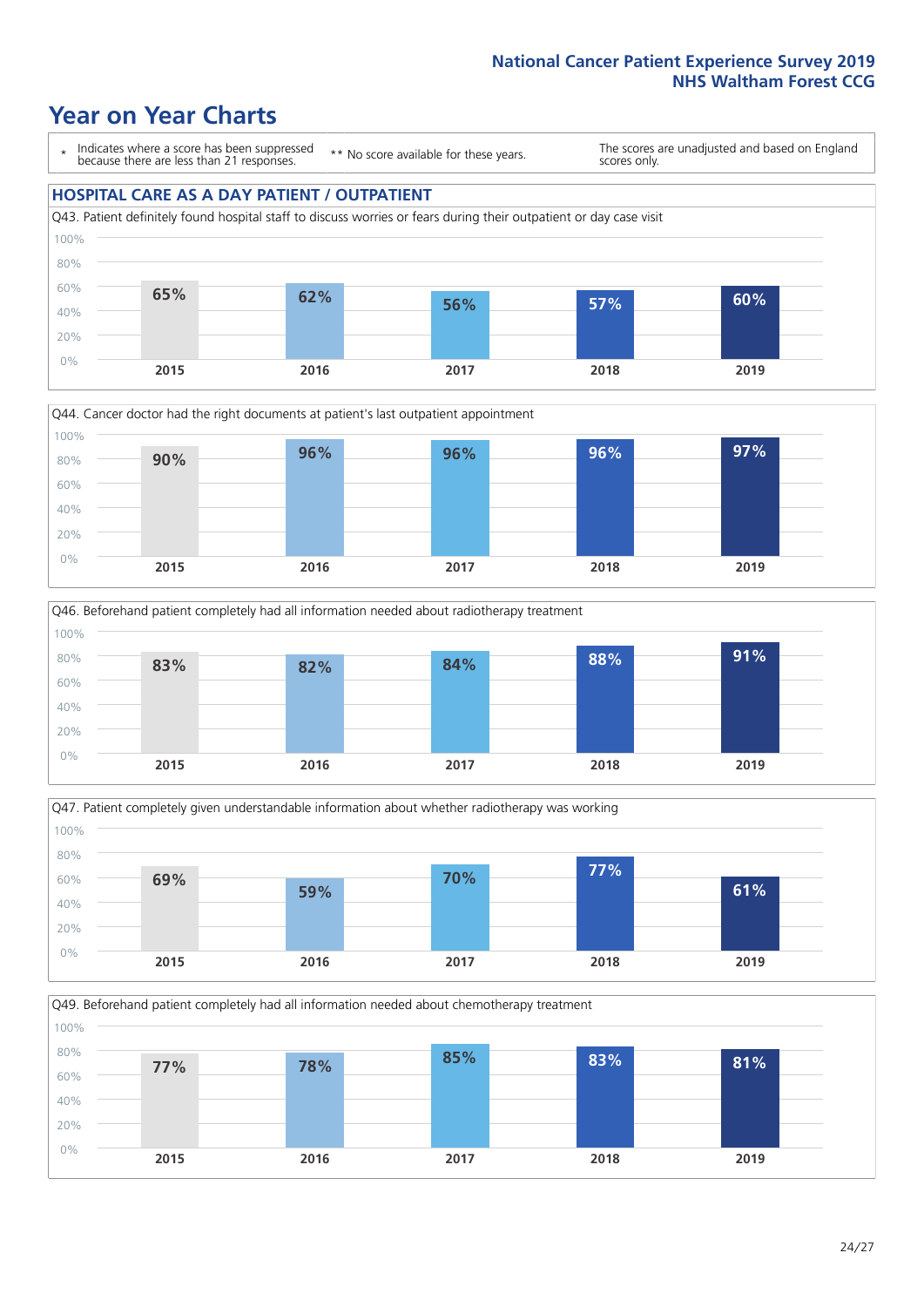### **Year on Year Charts**

\* Indicates where a score has been suppressed because there are less than 21 responses. \*\* No score available for these years. The scores are unadjusted and based on England scores only. Q50. Patient given enough information about whether chemotherapy was working in a completely understandable way 0% 20% 40% 60% 80% 100% **2015 2016 2017 2018 2019 61% 61% 69% 69% 71%**

#### **HOME CARE AND SUPPORT**

![](_page_24_Figure_4.jpeg)

![](_page_24_Figure_5.jpeg)

![](_page_24_Figure_6.jpeg)

![](_page_24_Figure_7.jpeg)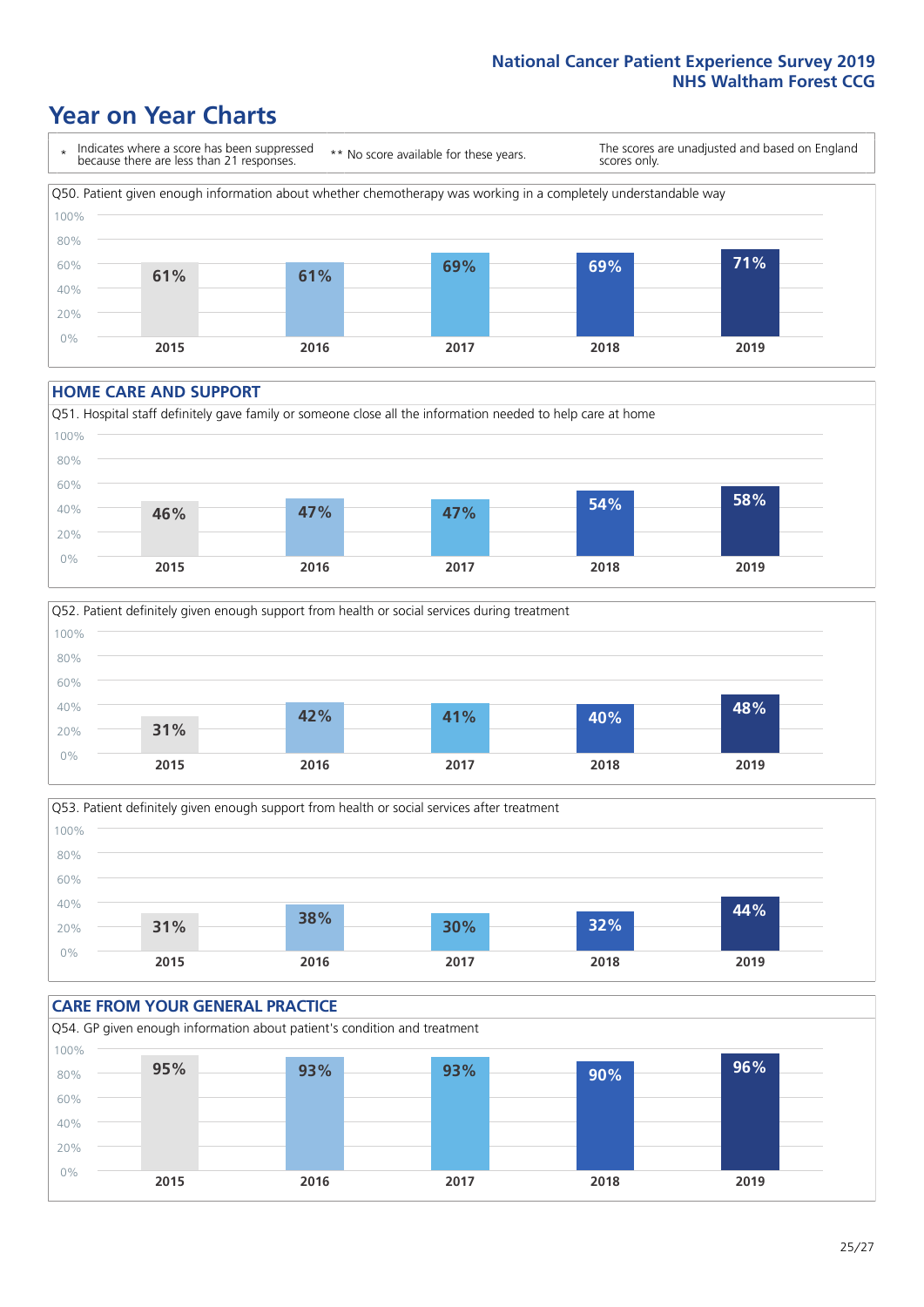### **Year on Year Charts**

\* Indicates where a score has been suppressed because there are less than 21 responses.

\*\* No score available for these years.

The scores are unadjusted and based on England scores only.

![](_page_25_Figure_5.jpeg)

#### **YOUR OVERALL NHS CARE**

![](_page_25_Figure_7.jpeg)

![](_page_25_Figure_8.jpeg)

![](_page_25_Figure_9.jpeg)

Q59. Patient felt length of time for attending clinics and appointments for cancer was about right 0% 20% 40% 60% 80% 100% **2015 2016 2017 2018 2019 52% 49% 51% 53% 57%**